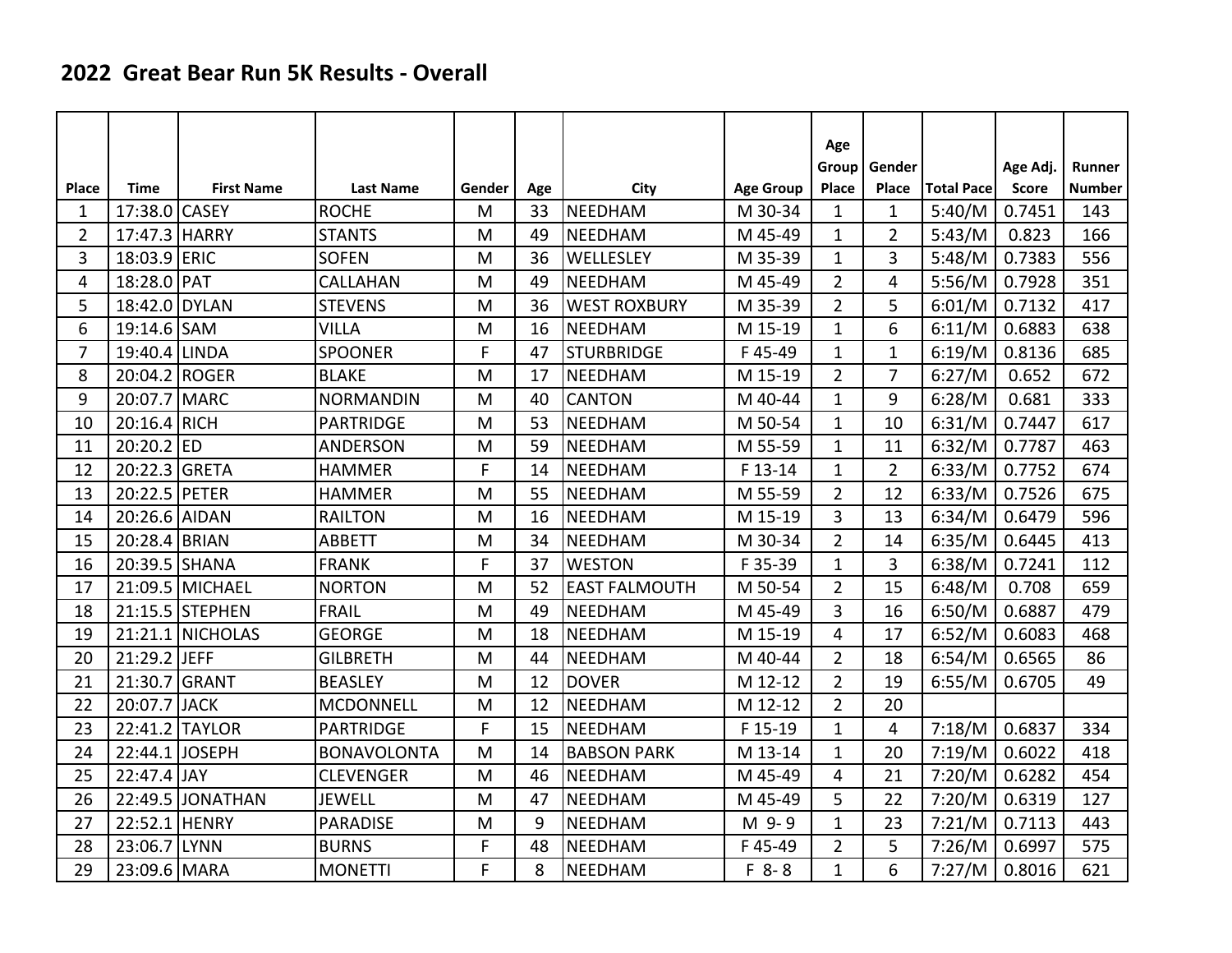| 30 | 23:09.9 LUKE  |                   | TASHIE              | M  | 41 | NEEDHAM              | M 40-44 | 3              | 24             | 7:27/M          | 0.596                | 449 |
|----|---------------|-------------------|---------------------|----|----|----------------------|---------|----------------|----------------|-----------------|----------------------|-----|
| 31 | 23:13.6 DENIS |                   | <b>MCELLIGOTT</b>   | M  | 37 | <b>BOSTON</b>        | M 35-39 | 3              | 25             | 7:28/M          | 0.5779               | 6   |
| 32 | 23:15.0 KATIE |                   | <b>MCDONNELL</b>    | F. | 43 | <b>NEEDHAM MA</b>    | F40-44  | 1              | $\overline{7}$ |                 |                      |     |
| 33 |               | 23:19.3 CHRISTIAN | <b>IANTOSCA</b>     | M  | 43 | NEEDHAM              | M 40-44 | 4              | 26             | 7:30/M          | 0.6005               | 176 |
| 34 | 23:19.9 SARAH |                   | SOLTAU              | F. | 36 | NEEDHAM              | F 35-39 | $\overline{2}$ | $\overline{7}$ | 7:30/M          | 0.6389               | 420 |
| 35 | 23:23.0 DELIA |                   | <b>RAUCH</b>        | F  | 14 | <b>NEEDHAM</b>       | F 13-14 | $\overline{2}$ | 8              |                 |                      |     |
| 36 | 23:46.9 TERA  |                   | <b>FELDMAN</b>      | F  | 46 | <b>NEEDHAM</b>       | F45-49  | 3              | 9              | 7:39/M          | 0.6667               | 157 |
| 37 | 23:50.4 EMILY |                   | <b>HANSON</b>       | F  | 38 | <b>BRIGHTON</b>      | F 35-39 | 3              | 10             | 7:40/M          | 0.6301               | 538 |
| 38 | 23:50.9 GAIL  |                   | PERREAULT           | F  | 48 | <b>NEEDHAM</b>       | F45-49  | 4              | 11             | 7:40/M          | 0.6781               | 63  |
| 39 |               | 23:53.5 JEREMY    | <b>SHARRARD</b>     | M  | 46 | <b>NEEDHAM</b>       | M 45-49 | 6              | 27             | 7:41/M          | 0.5992               | 138 |
| 40 | 24:04.9       | <b>SETH</b>       | <b>KOSTICK</b>      | M  | 7  | <b>JAMAICA PLAIN</b> | M 7-7   | $\mathbf{1}$   | 28             | 7:44/M          | 0.7591               | 302 |
| 41 | 24:07.0 JACOB |                   | <b>GEORGE</b>       | M  | 47 | <b>NEEDHAM</b>       | M 45-49 | 7              | 29             | 7:45/M          | 0.598                | 467 |
| 42 | 24:08.2       | <b>SEAN</b>       | <b>WILDER</b>       | M  | 38 | <b>NEEDHAM</b>       | M 35-39 | 4              | 30             | 7:46/M          | 0.56                 | 126 |
| 43 | 24:14.8 MIKE  |                   | <b>SCHAFFSTEIN</b>  | M  | 51 | <b>NEEDHAM</b>       | M 50-54 | 3              | 31             | 7:48/M          | 0.6131               | 687 |
| 44 | 24:27.1       | RYAN              | <b>HART</b>         | M  | 41 | <b>DEDHAM</b>        | M 40-44 | 5              | 32             | 7:52/M          | 0.5646               | 567 |
| 45 |               | 24:33.8 GABRIEL   | <b>BURT</b>         | M  | 38 | <b>DOVER</b>         | M 35-39 | 5              | 33             | 7:54/M          | 0.5503               | 419 |
| 46 | 24:38.8 BRENT |                   | <b>VOLLENWEIDER</b> | M  | 42 | <b>NEEDHAM</b>       | M 40-44 | 6              | 34             | 7:55/M          | 0.5642               | 472 |
| 47 | 24:38.9 JEFF  |                   | <b>KELLEHER</b>     | M  | 56 | <b>DEDHAM</b>        | M 55-59 | 3              | 35             | 7:55/M          | 0.6271               | 557 |
| 48 | 24:44.3 TOM   |                   | <b>MOLLERUS</b>     | M  | 51 | <b>NEEDHAM</b>       | M 50-54 | 4              | 36             | 7:57/M          | 0.6009               | 428 |
| 49 | 24:48.1 ERIC  |                   | <b>SCHELL</b>       | M  | 36 | <b>DEDHAM</b>        | M 35-39 | 6              | 37             | 7:58/M          | 0.5378               | 603 |
| 50 | 25:01.5 GLENN |                   | <b>MEISTER</b>      | M  | 59 | <b>WELLESLEY</b>     | M 55-59 | 4              | 38             | 8:03/M          | 0.6329               | 497 |
| 51 | 25:09.4 LUIS  |                   | <b>DIAZ</b>         | M  | 57 | <b>NEEDHAM</b>       | M 55-59 | 5              | 39             | 8:05/M          | 0.6194               | 649 |
| 52 | 25:11.4 JASON |                   | <b>BOTELHO</b>      | M  | 46 | NEEDHAM              | M 45-49 | 8              | 40             | 8:06/M          | 0.5683               | 601 |
| 53 | 25:22.9 CHRIS |                   | <b>GEORGE</b>       | M  | 39 | <b>NEWTON</b>        | M 35-39 | 7              | 41             | 8:09/M          | 0.5363               | 583 |
| 54 |               | 25:27.4 ROBERT    | <b>BOOKSTON</b>     | M  | 10 | <b>NEEDHAM</b>       | M 10-10 | 1              | 42             | 8:11/M          | 0.6099               | 572 |
| 55 | 25:33.4       | <b>CAMERON</b>    | <b>CUDDIHY</b>      | M  | 11 | <b>NATICK</b>        | M 11-11 | 1              | 43             | 8:13/M          | 0.5838               | 478 |
| 56 |               | 25:40.5 ANTONIO   | <b>CRUZ</b>         | M  | 46 | <b>BOSTON</b>        | M 45-49 | 9              | 44             | 8:15/M          | 0.5576               | 303 |
| 57 |               | 25:44.0 JONATHAN  | <b>GODIN</b>        | M  | 37 | <b>NEEDHAM</b>       | M 35-39 | 8              | 45             | 8:16/M          | 0.5216               | 46  |
| 58 |               | 25:45.8 AMANDA    | <b>MAGGS</b>        | F  | 37 | NEEDHAM              | F 35-39 | 4              | 11             | 8:17/M          | 0.5806               | 476 |
| 59 | 25:45.9 PAIGE |                   | <b>SPOONER</b>      | F  |    | 14   STURBRIDGE      | F 13-14 | $\overline{2}$ | 12             |                 | 8:17/M   0.6129      | 686 |
| 60 | 25:47.3 DAN   |                   | <b>KOURTZ</b>       | M  | 42 | <b>NEEDHAM</b>       | M 40-44 | $\overline{7}$ | 46             |                 | $8:17/M \mid 0.5392$ | 513 |
| 61 | 25:48.3 MEGAN |                   | KERR                | F. | 55 | NEEDHAM              | F 55-59 | $\mathbf{1}$   | 13             | $8:18/M$ 0.6771 |                      | 155 |
| 62 | 25:52.2 PETER |                   | <b>ONEIL</b>        | M  | 65 | NEEDHAM              | M 65-69 | $\mathbf{1}$   | 47             |                 | $8:19/M$ 0.6437      | 613 |
| 63 | 25:56.9 JAKE  |                   | <b>DEVRIES</b>      | M  | 15 | NEEDHAM              | M 15-19 | 5              | 48             | 8:20/M   0.5178 |                      | 645 |
| 64 | 26:00.9 RICK  |                   | <b>CLEARY</b>       | M  |    | 65   WELLESLEY       | M 65-69 | $\overline{2}$ | 49             | 8:22/M   0.6401 |                      | 540 |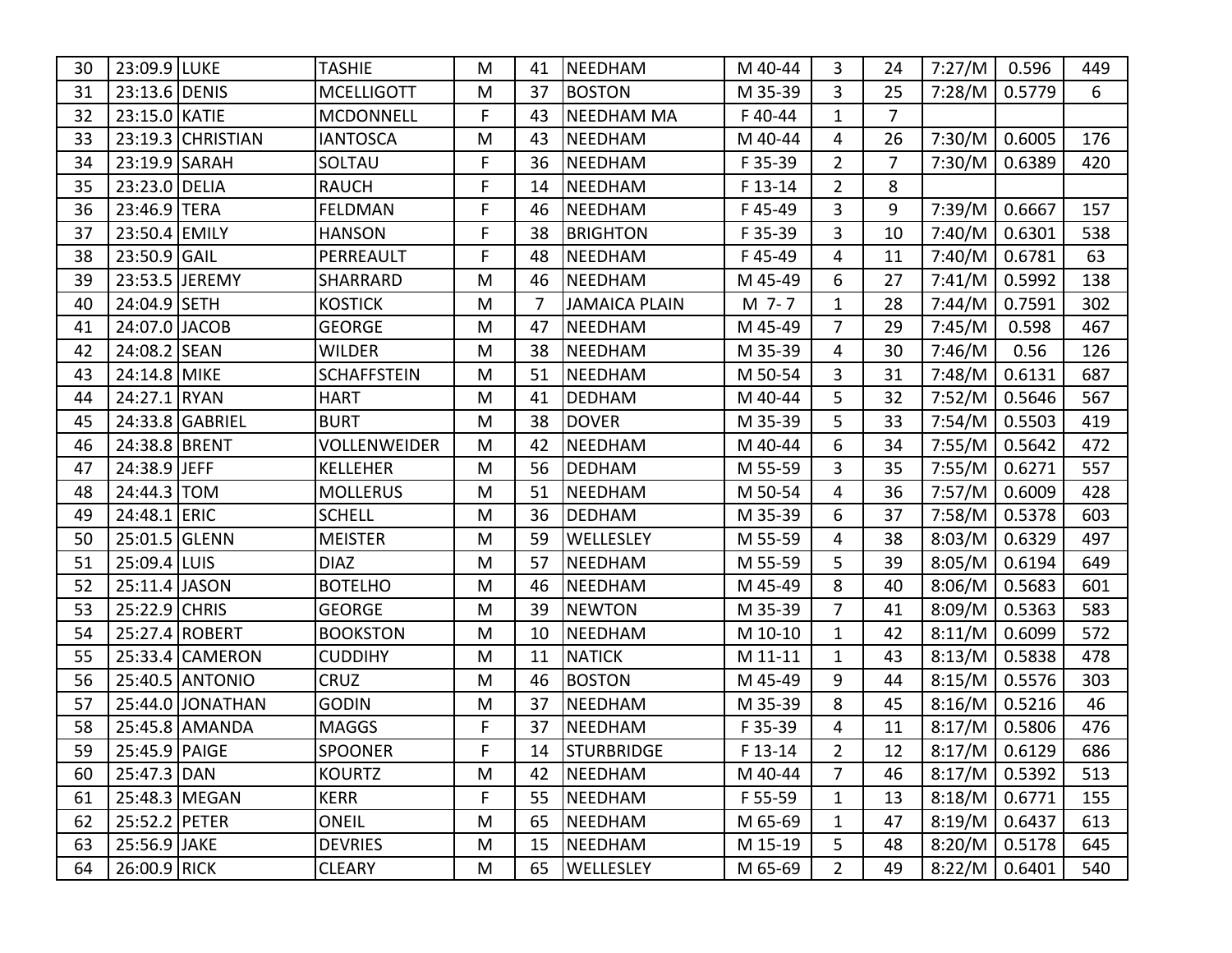| 65 |                | 26:01.0 EVGENY      | <b>REMIZOVA</b>     | M  | 35 | <b>LEXINGTON</b>    | M 35-39  | 9              | 50 | 8:22/M            | 0.5097          | 461 |
|----|----------------|---------------------|---------------------|----|----|---------------------|----------|----------------|----|-------------------|-----------------|-----|
| 66 | 26:05.5 EVA    |                     | <b>SCHARF</b>       | F  | 11 | NEEDHAM             | $F11-11$ | 1              | 14 | 8:23/M            | 0.648           | 631 |
| 67 |                | 26:09.7 DALLAN      | <b>MURRAY</b>       | M  | 52 | NEEDHAM             | M 50-54  | 5              | 51 | 8:25/M            | 0.5726          | 424 |
| 68 |                | 26:19.8 DANIEL      | YE.                 | M  | 8  | <b>WELLESLEY</b>    | M 8-8    | 1              | 52 | 8:28/M            | 0.652           | 27  |
| 69 | 26:26.2 TERRY  |                     | <b>HINES</b>        | M  | 42 | NEEDHAM             | M 40-44  | 8              | 53 | 8:30/M            | 0.526           | 640 |
| 70 |                | 26:28.3   BRADFORD  | <b>DONOHUE</b>      | M  | 47 | <b>NEEDHAM</b>      | M 45-49  | 10             | 54 | 8:31/M            | 0.5448          | 498 |
| 71 |                | 26:34.6 AURORA      | YE.                 | F. | 10 | <b>WELLESLEY</b>    | F 10-10  | $\mathbf{1}$   | 15 | 8:33/M            | 0.6542          | 28  |
| 72 | 26:35.8 MARK   |                     | <b>KOSTICK</b>      | M  | 45 | JAMAICA PLAIN       | M 45-49  | 11             | 55 | $8:33/M$   0.5343 |                 | 55  |
| 73 | 26:35.9 TEE    |                     | <b>STOCK</b>        | F. | 57 | <b>NEEDHAM</b>      | F 55-59  | $\overline{2}$ | 56 | 8:33/M            |                 | 462 |
| 74 | 26:39.0 BRIAN  |                     | <b>YOCIS</b>        | M  | 52 | MEDFORD             | M 50-54  | 6              | 57 | 8:34/M            | 0.5621          | 504 |
| 75 | 26:41.7        | <b>BOB</b>          | <b>ROEMER</b>       | M  | 75 | <b>HANOVER</b>      | M 75-79  | $\mathbf{1}$   | 58 | 8:35/M            | 0.7022          | 688 |
| 76 |                | 26:49.3   KATHERINE | CALZADA             | F. | 46 | NEEDHAM             | F45-49   | 5              | 16 | 8:37/M            | 0.5911          | 151 |
| 77 |                | 26:49.9 MICHAEL     | <b>CARLSON</b>      | M  | 58 | <b>FRAMINGHAM</b>   | M 55-59  | 6              | 58 | 8:37/M            | 0.5854          | 484 |
| 78 | 26:51.7 DARYN  |                     | <b>BERGER</b>       | M  | 45 | <b>NEEDHAM</b>      | M 45-49  | 12             | 59 | 8:38/M            | 0.529           | 469 |
| 79 | 26:52.1 BRETT  |                     | <b>HASSAN</b>       | M  | 42 | <b>NEEDHAM</b>      | M 40-44  | 9              | 60 | 8:38/M            | 0.5175          | 114 |
| 80 | 26:52.9 JUSTIN |                     | <b>STEMPECK</b>     | M  | 41 | <b>NEEDHAM</b>      | M 40-44  | 10             | 61 | 8:38/M            | 0.5136          | 447 |
| 81 | 26:53.5 ALISA  |                     | <b>IANTOSCA</b>     | F. | 37 | <b>NEEDHAM</b>      | F 35-39  | 5              | 17 | 8:39/M            | 0.5563          | 45  |
| 82 | 27:00.0 FRANK  |                     | <b>WALDRON</b>      | M  | 58 | <b>EAST WALPOLE</b> | M 55-59  | $\overline{7}$ | 62 | 8:41/M            | 0.5818          | 656 |
| 83 |                | 27:01.8 WUNCHON     | <b>BECK</b>         | M  | 49 | <b>NEEDHAM</b>      | M 45-49  | 13             | 63 | $8:41/M$ 0.5416   |                 | 83  |
| 84 | 27:13.0 MARC   |                     | <b>PICCUIRRO</b>    | M  | 43 |                     | M 40-44  | 11             | 64 | 8:45/M            | 0.5146          | 352 |
| 85 |                | 27:21.0 JONATHAN    | <b>DEMOSTHENE</b>   | M  | 16 | MATTAPAN            | M 15-19  | 6              | 65 | $8:48/M$ 0.4843   |                 | 553 |
| 86 |                | 27:23.8   MADELYN   | <b>MCKENNEY</b>     | F  | 12 | NEEDHAM             | F 12-12  | 1              | 18 | 8:48/M            | 0.6017          | 405 |
| 87 |                | 27:25.8 WILLIAM     | <b>TAYLOR</b>       | M  | 44 | NEEDHAM             | M 40-44  | 12             | 66 | 8:49/M            | 0.5143          | 581 |
| 88 |                | 27:26.4   MATTHEW   | <b>CUDDIHY</b>      | M  | 39 | NATICK              | M 35-39  | 10             | 67 | 8:49/M            | 0.4961          | 477 |
| 89 | 27:33.8 MITCH  |                     | <b>HAYES</b>        | M  | 57 | <b>DOVER</b>        | M 55-59  | 8              | 68 | 8:52/M            | 0.5653          | 514 |
| 90 |                | 27:34.9 CHRISTINA   | <b>GAUGHRAN</b>     | F  | 58 | <b>DEDHAM</b>       | F 55-59  | 3              | 19 | 8:52/M            | 0.6561          | 679 |
| 91 | 27:35.4 DAVE   |                     | <b>BENT</b>         | M  | 54 | <b>WALPOLE</b>      | M 50-54  | 7              | 69 | 8:52/M            | 0.5515          | 512 |
| 92 |                | 27:36.6 RACHEL      | <b>METCALF</b>      | F  | 36 | <b>WEYMOUTH</b>     | F 35-39  | 6              | 20 | 8:52/M            | 0.5399          | 614 |
| 93 |                | 27:39.4 JOANNA      | LAMBERT             | F  | 39 | NEEDHAM             | F 35-39  | 7              | 21 | 8:53/M            | 0.5456          | 165 |
| 94 |                | 27:39.6 KATHERINE   | <b>BROMBERG</b>     | F  |    | 45  NEEDHAM         | F45-49   | 6              | 22 |                   | 8:53/M   0.5681 | 14  |
| 95 | 27:41.5 YULIYA |                     | <b>SCHARF</b>       | F  | 43 | NEEDHAM             | F40-44   | $\mathbf{1}$   | 23 | 8:54/M   0.5584   |                 | 628 |
| 96 |                | 27:50.0   MAUREEN   | <b>VILLADELGADO</b> | F. | 41 | NEEDHAM             | F40-44   | $\overline{2}$ | 24 | 8:57/M            | 0.5482          | 446 |
| 97 | 27:54.0 JACOB  |                     | <b>HAUSMAN</b>      | M  | 36 | NEEDHAM             | M 35-39  | 11             | 70 | $8:58/M$   0.4781 |                 | 473 |
| 98 |                | 28:05.0 MARISA      | <b>WILLIAMS</b>     | F  | 13 | NEEDHAM             | F 13-14  | 3              | 25 | 9:02/M            | 0.5738          | 30  |
| 99 | 28:06.7 JASON  |                     | <b>WILLIAMS</b>     | M  | 44 | NEEDHAM             | M 40-44  | 13             | 71 | 9:02/M            | 0.5018          | 29  |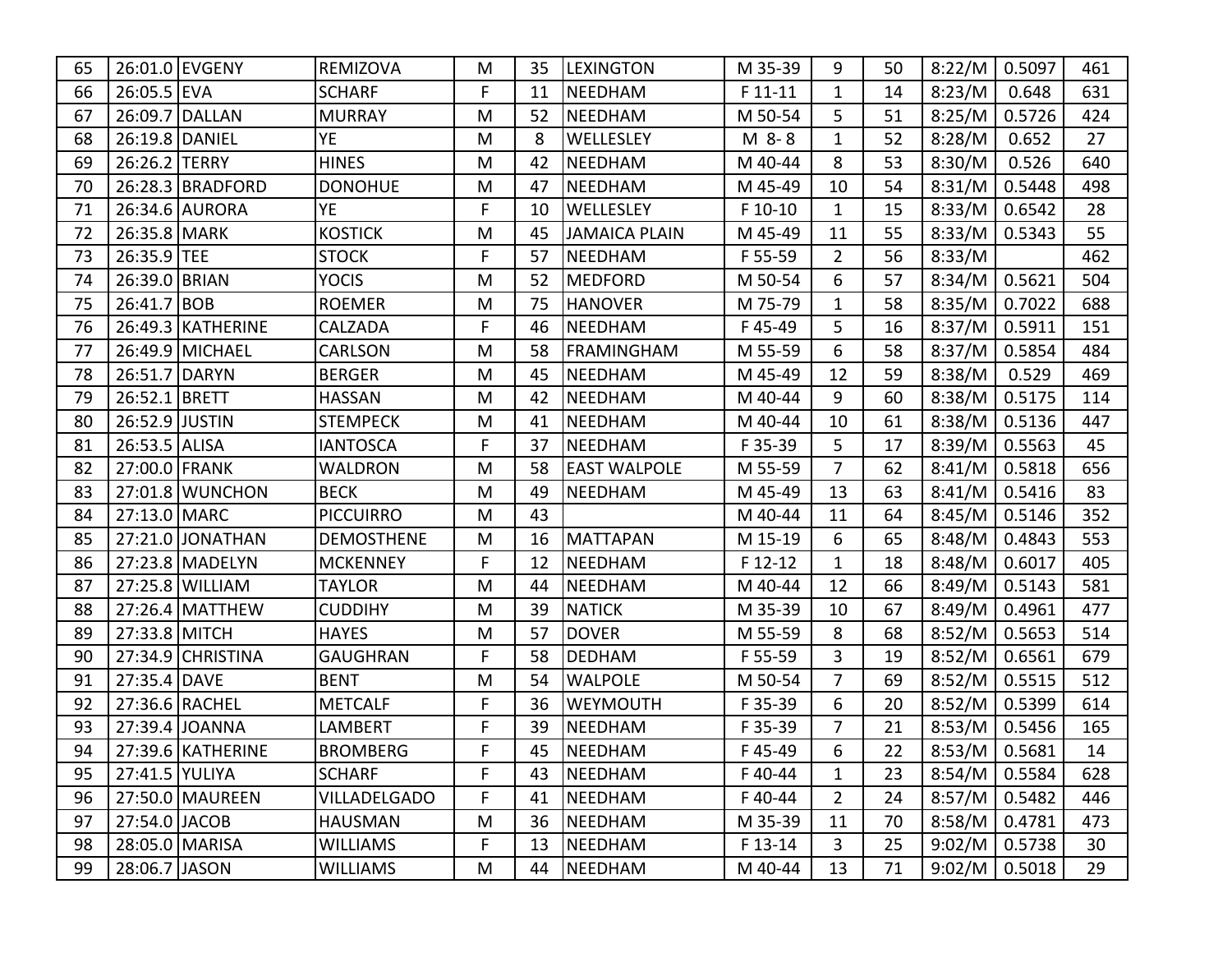| 100 | 28:15.9 JJIM   |                      | <b>BURNS</b>     | M  | 56             | <b>BOSTON</b>          | M 55-59   | 9              | 72     | 9:05/M          | 0.5469 | 657 |
|-----|----------------|----------------------|------------------|----|----------------|------------------------|-----------|----------------|--------|-----------------|--------|-----|
| 101 |                | 28:19.7 BRIDGET      | <b>HAGEN</b>     | F. | 31             | <b>WESTWOOD</b>        | F 30-34   | $\mathbf{1}$   | 26     | 9:06/M          | 0.5214 | 597 |
| 102 | 28:20.7        | <b>ALISON</b>        | <b>COHEN</b>     | F  | 28             | <b>CHICAGO IL</b>      | F 25-29   | $\mathbf{1}$   | 27     | 9:07/M          | 0.5209 | 594 |
| 103 | 28:20.8 DAVID  |                      | <b>COHEN</b>     | M  | 28             | <b>CHICAGO IL</b>      | M 25-29   | $\mathbf{1}$   | 73     | 9:07/M          | 0.4581 | 595 |
| 104 | 28:27.9 LISA   |                      | <b>BURGESS</b>   | F  | 53             | FRAMINGHAM             | F 50-54   | $\mathbf{1}$   | 28     | 9:09/M          | 0.6    | 588 |
| 105 | 28:34.8 CHRIS  |                      | <b>MORAHAN</b>   | M  | 47             | NEEDHAM                | M 45-49   | 14             | 74     | 9:11/M          | 0.5046 | 142 |
|     |                | SARAH-               |                  |    |                |                        |           |                |        |                 |        |     |
| 106 |                | 28:38.7 ELIZABETH    | <b>CLOUTIER</b>  | F  | 42             | NEEDHAM                | F40-44    | 3              | 29     | 9:12/M          | 0.5361 | 168 |
| 107 | 28:42.1 SUSIN  |                      | <b>CARLSON</b>   | F. | 55             | FRAMINGHAM             | F 55-59   | 4              | 30     | 9:14/M          | 0.6088 | 483 |
| 108 | 28:42.5 JUSTIN |                      | <b>IANTOSCA</b>  | M  | 41             | <b>NEEDHAM</b>         | M 40-44   | 14             | 75     | 9:14/M          | 0.4809 | 134 |
| 109 |                | 28:48.0 RACHEL       | <b>KERNS</b>     | F. | 37             | <b>NEEDHAM</b>         | F 35-39   | 8              | 31     | 9:16/M          | 0.5194 | 523 |
| 110 |                | 28:51.8 LANDON       | <b>MORAHAN</b>   | M  | 12             | NEEDHAM                | M 12-12   | 3              | 76     | 9:17/M          | 0.4997 | 141 |
| 111 |                | 28:55.0   BENJAMIN   | <b>PARADISE</b>  | M  | 43             | <b>NEEDHAM</b>         | M 40-44   | 15             | 77     | 9:18/M          | 0.4843 | 442 |
| 112 | 28:55.2 BRIAN  |                      | <b>MAJORS</b>    | M  | 40             | <b>NEEDHAM</b>         | M 40-44   | 16             | 78     | 9:18/M          | 0.474  | 108 |
| 113 | 29:00.9 EVAN   |                      | <b>RAUCH</b>     | M  | 52             | <b>NEEDHAM</b>         | M 50-54   | 8              | 79     | 9:19/M          | 0.5163 | 582 |
| 114 | 29:07.4 JASON  |                      | <b>HUBER</b>     | M  | 38             | <b>NEEDHAM HEIGHTS</b> | M 35-39   | 12             | 80     | 9:22/M          | 0.4641 | 520 |
| 115 |                | 29:12.6 THOMAS       | <b>CONNEELY</b>  | M  | 59             | <b>NORWOOD</b>         | M 55-59   | 10             | 81     | 9:23/M          | 0.5422 | 511 |
| 116 | 29:21.1 LEIGH  |                      | <b>MACDONALD</b> | F  | 36             | <b>NEEDHAM</b>         | F 35-39   | 9              | 32     | 9:26/M          | 0.5079 | 507 |
| 117 | 29:23.9 DAVE   |                      | <b>KHARAS</b>    | M  | 47             | <b>NEEDHAM</b>         | M 45-49   | 15             | 82     | 9:27/M          | 0.4906 | 91  |
| 118 | 29:36.6 JAMES  |                      | <b>MACDONALD</b> | M  | 38             | <b>NEEDHAM</b>         | M 35-39   | 13             | 83     | 9:31/M          | 0.4565 | 508 |
| 119 | 29:37.7        | BRIAN                | <b>MCLEOD</b>    | M  | 55             | <b>NEEDHAM</b>         | M 55-59   | 11             | 84     | 9:31/M          | 0.5176 | 537 |
| 120 | 29:41.7        | <b>PETER</b>         | <b>DEVANEY</b>   | M  | 8              | NEEDHAM                | M 8-8     | $\overline{2}$ | 85     | 9:33/M          | 0.5782 | 465 |
| 121 | 29:45.1 SONJA  |                      | <b>JACOBSON</b>  | F  | 8              | NEEDHAM                | $F 8 - 8$ | 2              | 33     | 9:34/M          | 0.624  | 648 |
| 122 |                | 29:48.2 ELEANOR      | <b>BEASLEY</b>   | F  | 40             | <b>DOVER</b>           | F40-44    | 4              | 34     | 9:35/M          | 0.509  | 47  |
| 123 | 29:52.3 RAFAL  |                      | <b>BONI</b>      | M  | 47             | <b>NEEDHAM</b>         | M 45-49   | 16             | 86     | 9:36/M          | 0.4828 | 530 |
| 124 | 29:52.9 JOHN   |                      | <b>BENSON</b>    | M  | 37             | <b>READING</b>         | M 35-39   | 14             | 87     | 9:36/M          | 0.4492 | 610 |
| 125 |                | 29:53.6 ANDREW       | <b>BEASLEY</b>   | M  | 42             | <b>DOVER</b>           | M 40-44   | 17             | 88     | 9:37/M          | 0.4652 | 48  |
| 126 |                | 29:53.6   MAXIMILIAN | <b>BONI</b>      | M  | 17             | <b>NEEDHAM</b>         | M 15-19   | $\overline{7}$ | 89     | 9:37/M          | 0.4377 | 531 |
| 127 |                | 30:01.0 COLETTE      | <b>BEASLEY</b>   | F  | 9              | <b>DOVER</b>           | $F$ 9-9   | $\mathbf{1}$   | 35     | 9:39/M          | 0.5976 | 50  |
|     |                | 128 30:04.8 CAMDEN   | <b>WILSON</b>    | M  | $\overline{7}$ | NEEDHAM                | M 7-7     | $\overline{2}$ | $90\,$ | $9:40/M$ 0.6077 |        | 251 |
| 129 | 30:05.9 KEVIN  |                      | <b>MAWE</b>      | M  | 67             | DEDHAM                 | M 65-69   | 3              | 91     | 9:40/M          | 0.563  | 354 |
| 130 |                | 30:09.7 MELISSA      | <b>SQUIRE</b>    | F  | 52             | <b>NEWTON</b>          | F 50-54   | $\overline{2}$ | 36     | 9:42/M          | 0.56   | 570 |
| 131 |                | 30:13.3 CHRISTOPHER  | <b>KALICH</b>    | M  | 36             | WESTWOOD               | M 35-39   | 15             | 92     | $9:43/M$ 0.4413 |        | 318 |
| 132 |                | 30:16.1 NATHAN       | <b>WALKER</b>    | M  | 10             | NEEDHAM                | M 10-10   | $\mathbf{2}$   | 93     | $9:44/M$ 0.5129 |        | 548 |
| 133 |                | 30:21.1 CHRISTINE    | <b>BOOTH</b>     | F. | 50             | <b>QUINCY</b>          | F 50-54   | 3              | 37     | 9:46/M          | 0.5444 | 551 |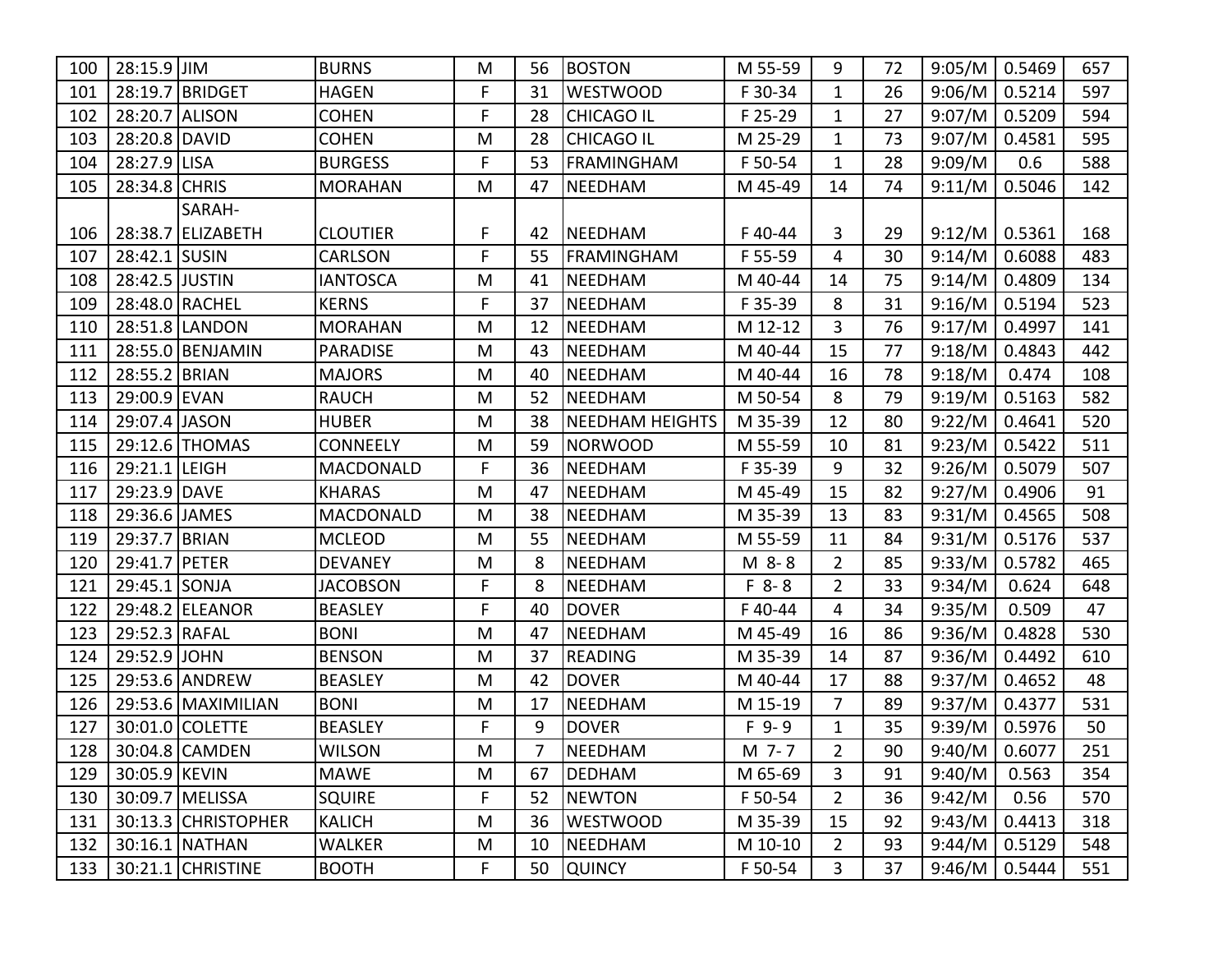| 134 |                 | 30:22.4 LORENA      | <b>PISANO</b>      | F  | 61 | <b>DEDHAM</b>      | F 60-64 | 1              | 38  | 9:46/M                 | 0.6178      | 633 |
|-----|-----------------|---------------------|--------------------|----|----|--------------------|---------|----------------|-----|------------------------|-------------|-----|
| 135 |                 | 30:26.1 KRISTEN     | <b>STANTS</b>      | F  | 49 | <b>NEEDHAM</b>     | F45-49  | 7              | 39  | 9:47/M                 | 0.5371      | 667 |
| 136 | 30:29.8 CARON   |                     | <b>JACOBSON</b>    | F  | 44 | <b>NEEDHAM</b>     | F40-44  | 5              | 40  | 9:48/M                 | 0.511       | 647 |
| 137 | 30:35.2 JACOB   |                     | APPELSTEIN         | M  | 12 | <b>ASHLAND</b>     | M 12-12 | 4              | 94  | 9:50/M                 | 0.4715      | 593 |
| 138 | 30:36.8 AIMEE   |                     | <b>BRYANT</b>      | F  | 37 | <b>NEEDHAM</b>     | F 35-39 | 10             | 41  | 9:50/M                 | 0.4887      | 82  |
| 139 | 30:46.3 MATT    |                     | RAMEAKA            | M  | 48 | <b>WALPOLE</b>     | M 45-49 | 17             | 95  | 9:54/M                 | 0.4722      | 611 |
| 140 | 30:54.2 SEAN    |                     | <b>OBRIEN</b>      | M  | 59 | <b>QUINCY</b>      | M 55-59 | 12             | 96  | 9:56/M                 | 0.5125      | 691 |
| 141 | 30:54.5 SOPHIE  |                     | WALTHER            | F  | 10 | <b>NEEDHAM</b>     | F 10-10 | $\overline{2}$ | 42  | 9:56/M                 | 0.5625      | 618 |
| 142 | 31:16.3 NELS    |                     | <b>HANSON</b>      | M  | 41 | <b>BRIGHTON</b>    | M 40-44 | 18             | 97  | 10:03/M 0.4415         |             | 539 |
| 143 | 31:16.9 DAVE    |                     | <b>WALKER</b>      | M  | 40 | <b>NEEDHAM</b>     | M 40-44 | 19             | 98  | 10:03/M 0.4382         |             | 602 |
| 144 | 31:19.3 PETER   |                     | <b>DOWNING</b>     | M  | 44 | <b>BOSTON</b>      | M 40-44 | 20             | 99  | 10:04/M 0.4504         |             | 493 |
| 145 |                 | 31:20.5 NICHOLAS    | <b>DOWNING</b>     | M  | 8  | <b>BOSTON</b>      | M 8-8   | 3              | 100 | 10:05/M 0.5478         |             | 494 |
| 146 |                 | 31:23.6 KRISTINE    | <b>CAVICCHI</b>    | F. | 56 | <b>ASHLAND</b>     | F 55-59 | 5              | 43  | $10:05/M$ 0.563        |             | 129 |
| 147 |                 | 31:25.1   LORIANNE  | PANNOZZO           | F  | 51 | NEEDHAM            | F 50-54 | 4              | 44  | 10:06/M 0.5317         |             | 587 |
| 148 | 31:36.1 KATE    |                     | <b>HINES</b>       | F  | 41 | <b>NEEDHAM</b>     | F40-44  | 6              | 45  | 10:10/M 0.4828         |             | 639 |
| 149 |                 | 31:37.9 CULLENE     | <b>MURPHY</b>      | F  | 68 | <b>BROOKLINE</b>   | F 65-69 | $\mathbf{1}$   | 46  | 10:10/M 0.6494         |             | 346 |
| 150 | 31:39.1 KEVIN   |                     | <b>CULLEN</b>      | M  | 45 | <b>DEDHAM</b>      | M 45-49 | 18             | 101 | $10:11/M$ 0.449        |             | 357 |
| 151 | 31:53.9 JOHN    |                     | LEETH              | M  | 68 | <b>NEEDHAM</b>     | M 65-69 | 4              | 102 | 10:15/M 0.5361         |             | 425 |
| 152 | 32:09.9 KEITH   |                     | <b>CARBERRY</b>    | M  | 58 | <b>MILTON</b>      | M 55-59 | 13             | 103 | 10:20/M 0.4884         |             | 545 |
| 153 | 32:11.3 JOE     |                     | <b>ROONEY</b>      | M  | 60 | PLYMOUTH           | M 60-64 | 1              | 104 | $10:21/M$ 0.4961       |             | 547 |
| 154 | 32:14.1 ERIC    |                     | SAINT-AMOUR        | M  | 61 | <b>DEDHAM</b>      | M 60-64 | $\overline{2}$ | 105 | 10:22/M 0.4995         |             | 634 |
| 155 | $32:18.8$ MAX   |                     | <b>CLONTZ</b>      | M  | 9  | <b>SUDBURY</b>     | M 9-9   | 2              | 106 | $10:23/M$ 0.5034       |             | 68  |
| 156 |                 | 32:20.2 ANGELA      | <b>ROACH</b>       | F  | 43 | <b>SAN JOSE CA</b> | F40-44  | $\overline{7}$ | 47  | 10:24/M 0.4782         |             | 624 |
| 157 | 32:33.2 SUSAN   |                     | <b>CAWLEY</b>      | F  | 47 | <b>NEEDHAM</b>     | F45-49  | 8              | 48  | 10:28/M 0.4917         |             | 11  |
| 158 | 32:35.1 REECE   |                     | <b>BIEGELSEN</b>   | M  | 12 | <b>NEEDHAM</b>     | M 12-12 | 5              | 107 | 10:29/M                | $\mathbf 0$ | 321 |
| 159 | 32:35.1 ERIC    |                     | <b>BIEGELEISEN</b> | M  | 42 | NEEDHAM            | M 40-44 | 21             | 108 | 10:29/M 0.4267         |             | 528 |
| 160 | 32:36.8 SHERRI  |                     | <b>MEEK</b>        | F  | 50 | <b>NEEDHAM</b>     | F 50-54 | 5              | 49  | 10:29/M 0.5066         |             | 591 |
| 161 | 32:37.3 LUCAS   |                     | LACKENBAUER        | M  | 9  | <b>DEDHAM</b>      | M 9-9   | 3              | 109 | 10:29/M 0.4986         |             | 34  |
| 162 |                 | 32:38.4 MORGAN      | LACKENBAUER        | M  | 42 | <b>DEDHAM</b>      | M 40-44 | 22             | 110 | 10:30/M 0.426          |             | 24  |
|     |                 | 163 32:38.5 MICHAEL | <b>CLONTZ</b>      | M  | 48 | <b>SUDBURY</b>     | M 45-49 | 19             |     | 111   10:30/M   0.4452 |             | 627 |
| 164 | 32:42.5   KATIE |                     | <b>BURNS</b>       | F. | 14 | <b>NEEDHAM</b>     | F 13-14 | 4              | 50  | $ 10:31/M $ 0.4828     |             | 576 |
| 165 | 32:42.9 TOM     |                     | <b>GORMAN</b>      | M  | 62 | DEDHAM             | M 60-64 | 3              |     | 112   10:31/M   0.4963 |             | 689 |
| 166 | 32:49.0 JAKE    |                     | LABRIE             | M  | 10 | NATICK             | M 10-10 | 3              |     | 113   10:33/M   0.4731 |             | 660 |
| 167 | 32:49.7 SIDNEY  |                     | <b>GILBRETH</b>    | F. | 13 | NEEDHAM            | F 13-14 | 5              |     | 51   10:33/M   0.4908  |             | 85  |
| 168 | 32:50.3 MATT    |                     | LABRIE             | M  |    | 45   NATICK        | M 45-49 | 20             |     | 114   10:33/M   0.4328 |             | 661 |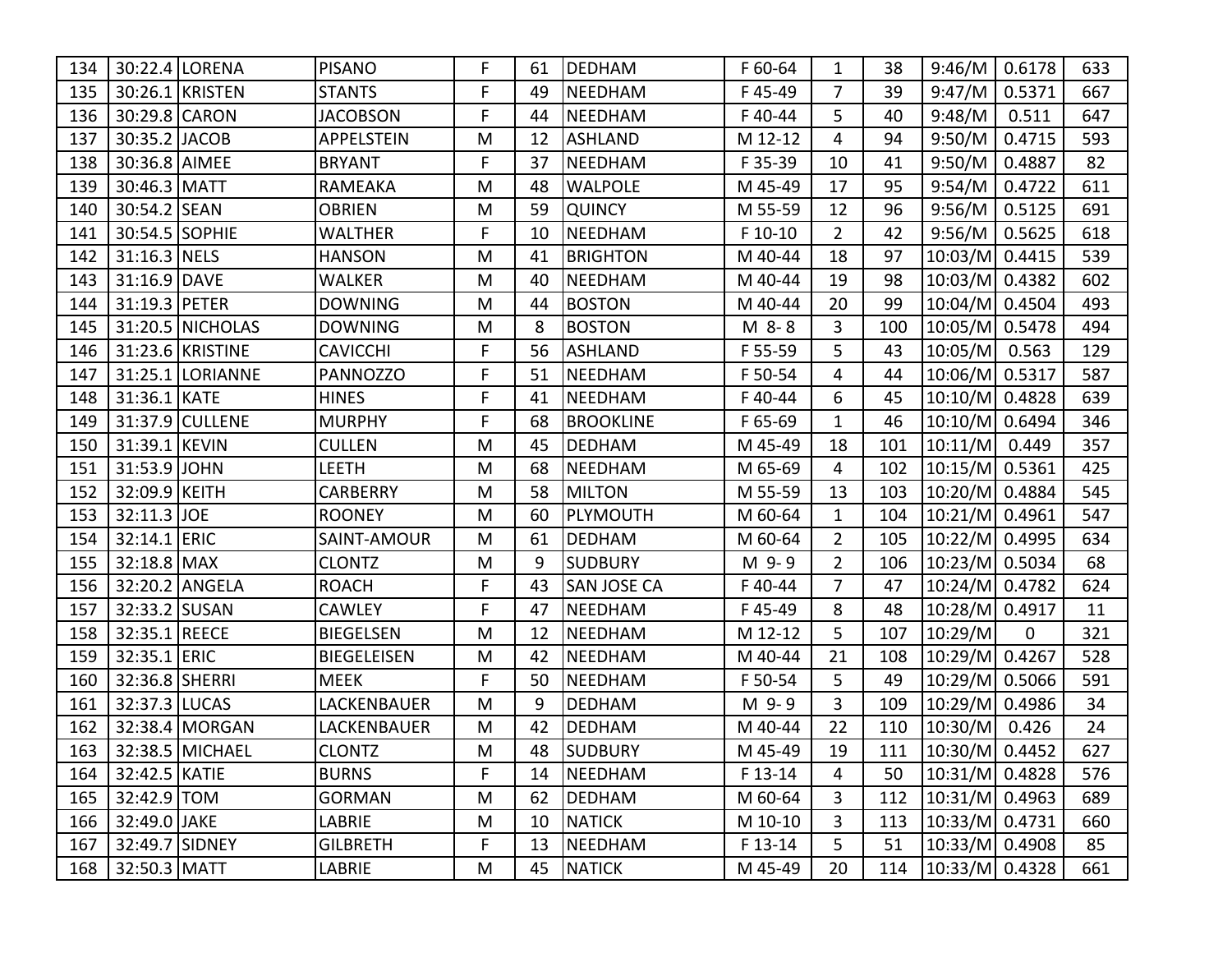| 169 | 32:54.6 RYAN     |                   | <b>QUILTY</b>     | M  | 32 | <b>BOSTON</b>        | M 30-34   | 3              | 115 | 10:35/M 0.3978         |       | 666 |
|-----|------------------|-------------------|-------------------|----|----|----------------------|-----------|----------------|-----|------------------------|-------|-----|
| 170 | 32:55.6 TOM      |                   | <b>NEVILLE</b>    | M  | 58 | <b>MATTAPAN</b>      | M 55-59   | 14             | 116 | 10:35/M 0.4771         |       | 365 |
| 171 | 32:56.7 JESSICA  |                   | <b>DEMOSTHENE</b> | F  | 11 | <b>MATTAPAN</b>      | $F 11-11$ | $\overline{2}$ | 52  | 10:35/M 0.5132         |       | 555 |
| 172 | 32:56.7 JULIAN   |                   | O'HAGAN           | M  | 12 | <b>CHESTNUT HILL</b> | M 12-12   | 5              | 117 | 10:35/M 0.4378         |       | 486 |
| 173 |                  | 32:57.1   PATRICK | O'HAGAN           | M  | 51 | <b>CHESTNUT HILL</b> | M 50-54   | 9              | 118 | 10:36/M 0.4511         |       | 487 |
| 174 |                  | 33:03.7 TEAFILIA  | <b>WALTON</b>     | F  | 11 | WELLESLEY            | $F11-11$  | 3              | 53  | 10:38/M 0.5114         |       | 36  |
| 175 | 33:05.6 MYLES    |                   | <b>WALTON</b>     | M  | 47 | WELLESLEY            | M 45-49   | 21             | 119 | 10:38/M 0.4358         |       | 37  |
| 176 | 33:05.6 KEVIN    |                   | <b>HAUGHEY</b>    | M  | 47 | <b>SAN JOSE CA</b>   | M 45-49   | 22             | 120 | 10:38/M 0.4358         |       | 625 |
| 177 | 33:06.7 KATE     |                   | O'FARRELL         | F. | 48 | PLYMOUTH             | F45-49    | 9              | 54  | 10:39/M 0.4884         |       | 615 |
| 178 |                  | 33:07.5 STEPHEN   | LIGHTFOOTE        | M  | 37 | <b>NEEDHAM</b>       | M 35-39   | 16             | 121 | 10:39/M 0.4052         |       | 431 |
| 179 |                  | 33:07.6 HICHAM    | <b>CHAMI</b>      | M  | 44 | <b>NEWTON</b>        | M 40-44   | 23             | 122 | 10:39/M 0.4259         |       | 336 |
| 180 |                  | 33:14.7 RICHARD   | SAVAGE            | M  | 60 | <b>NEEDHAM</b>       | M 60-64   | 4              | 123 | 10:41/M 0.4803         |       | 671 |
| 181 |                  | 33:17.9 ROBERT    | <b>DEVANEY</b>    | M  | 42 | NEEDHAM              | M 40-44   | 24             | 124 | 10:42/M 0.4176         |       | 466 |
| 182 | 33:20.2 JEFF     |                   | <b>KELLEHER</b>   | M  | 56 | <b>DEDHAM</b>        | M 55-59   | 15             | 125 | 10:43/M 0.4637         |       | 360 |
| 183 |                  | 33:21.8 DENNIS    | <b>MCCAFFERTY</b> | M  | 44 | <b>NEEDHAM</b>       | M 40-44   | 25             | 126 | 10:43/M 0.4228         |       | 682 |
| 184 |                  | 33:22.5 PADRAIG   | <b>MCCAFFERTY</b> | M  | 9  | NEEDHAM              | M 9-9     | 4              | 127 | 10:44/M 0.4874         |       | 683 |
| 185 | 33:27.2 TOM      |                   | <b>HINEY</b>      | M  | 40 | <b>NEEDHAM</b>       | M 40-44   | 26             | 128 | 10:45/M 0.4098         |       | 451 |
| 186 | 33:28.1 B        |                   | <b>BARRY</b>      | M  | 40 | <b>BROCKTON</b>      | M 40-44   | 27             | 129 | 10:46/M 0.4096         |       | 699 |
| 187 |                  | 33:28.1 MICHAEL   | <b>BUTLER</b>     | M  | 68 | <b>DEDHAM</b>        | M 65-69   | 5              | 130 | $10:46/M$ 0.511        |       | 167 |
| 188 |                  | 33:31.0 CHRISTINA | <b>COONEY</b>     | F  | 42 | WELLESLEY            | F40-44    | 8              | 55  | 10:47/M 0.4582         |       | 455 |
| 189 |                  | 33:33.6 CHRISTINE | <b>ROY</b>        | F  | 45 | <b>NATICK</b>        | F45-49    | 10             | 56  | 10:47/M 0.4682         |       | 697 |
| 190 |                  | 33:34.2 NATHAN    | <b>ROY</b>        | M  | 9  | <b>NATICK</b>        | M 9-9     | 5              | 131 | 10:48/M 0.4845         |       | 698 |
| 191 | 33:47.6 NATE     |                   | LAWSON            | M  | 12 | <b>BROOKLINE</b>     | M 12-12   | 6              | 132 | 10:52/M 0.4268         |       | 349 |
| 192 | 34:03.0 OWEN     |                   | <b>MACKOFF</b>    | M  | 5  | <b>NEEDHAM</b>       | $M_1 - 6$ | 1              | 133 | 10:57/M                | 0.629 | 76  |
| 193 |                  | 34:03.4 BRENDAN   | <b>MACKOFF</b>    | M  | 38 | <b>NEEDHAM</b>       | M 35-39   | 17             | 134 | 10:57/M 0.3969         |       | 77  |
| 194 | 34:06.7 AUSTIN   |                   | LACKENBAUER       | M  | 7  | <b>DEDHAM</b>        | M 7-7     | 3              | 135 | 10:58/M 0.5359         |       | 35  |
| 195 |                  | 34:07.5 MORGEN    | <b>PECK</b>       | F  | 41 | <b>DEDHAM</b>        | F40-44    | 9              | 57  | 10:58/M 0.4471         |       | 23  |
| 196 | 34:13.5 KELLY    |                   | <b>HARTMANN</b>   | F  | 61 | <b>CHESTNUT HILL</b> | F 60-64   | 2              | 58  | 11:00/M 0.5483         |       | 526 |
| 197 | 34:18.9 LISA     |                   | <b>SCHLSVER</b>   | F  | 54 | ABINGTON             | F 50-54   | 6              | 59  | 11:02/M 0.5034         |       | 546 |
|     | 198 34:19.3 PENG |                   | <b>YI</b>         | M  |    | 42  NEEDHAM          | M 40-44   | 28             |     | 136   11:02/M   0.4051 |       | 70  |
| 199 |                  | 34:24.4   MARISSA | <b>COOPER</b>     | F. | 27 | <b>NORTHBRIDGE</b>   | F 25-29   | $\overline{2}$ | 60  | $ 11:04/M $ 0.4292     |       | 196 |
| 200 |                  | 34:25.9 HOANG     | <b>NGUYEN</b>     | M  | 32 | <b>NORTH RIDGE</b>   | M 30-34   | 4              | 137 | 11:04/M 0.3802         |       | 197 |
| 201 |                  | 34:36.2 HUNTER    | <b>TODD</b>       | M  | 8  | NEEDHAM              | M 8-8     | 4              | 138 | 11:08/M  0.4962        |       | 433 |
| 202 | 34:36.6 NICK     |                   | <b>TODD</b>       | M  | 45 | NEEDHAM              | M 45-49   | 23             | 139 | 11:08/M 0.4106         |       | 434 |
| 203 |                  | 34:40.9 HELENE    | <b>BILIS</b>      | F. | 43 | <b>NATICK</b>        | F40-44    | 10             | 61  | 11:09/M 0.4459         |       | 52  |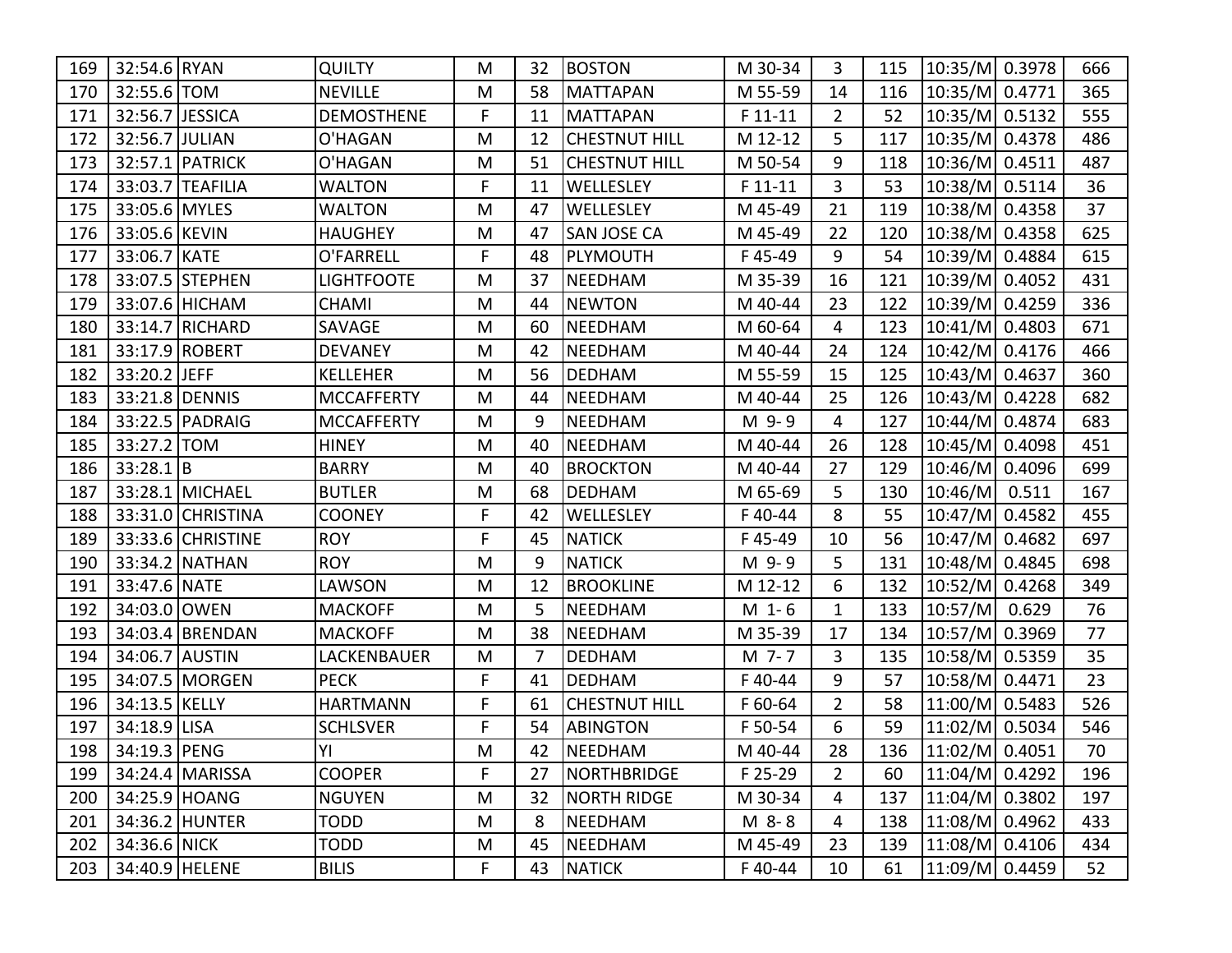| 204 |                 | 34:47.0 MIGUEL       | <b>CARRILLO</b>   | M  | 51 | NEEDHAM                | M 50-54   | 10             | 140 | $11:11/M$ 0.4274       |       | 560 |
|-----|-----------------|----------------------|-------------------|----|----|------------------------|-----------|----------------|-----|------------------------|-------|-----|
| 205 | 34:47.0 RORY    |                      | <b>HOBAN</b>      | M  | 36 | NEEDHAM                | M 35-39   | 18             | 141 | $11:11/M$ 0.3835       |       | 414 |
| 206 |                 | 34:47.9 MONICA       | <b>CARRILLO</b>   | F  | 46 | <b>NEEDHAM</b>         | F45-49    | 11             | 62  | 11:11/M 0.4556         |       | 558 |
| 207 |                 | 34:48.0 MIRANDA      | <b>CARRILLO</b>   | F. | 17 | NEEDHAM                | F 15-19   | $\overline{2}$ | 63  | $11:11/M$ 0.4312       |       | 559 |
| 208 |                 | 34:53.7 AURORA       | <b>GRABILL</b>    | F  | 38 | <b>FRAMINGHAM</b>      | F 35-39   | 11             | 64  | $11:13/M$ 0.4304       |       | 9   |
| 209 | 34:54.8 WILL    |                      | <b>MAGIT</b>      | M  | 13 | <b>NATICK</b>          | M 13-14   | $\overline{2}$ | 142 | 11:13/M 0.4015         |       | 646 |
| 210 | 34:58.2 CORAL   |                      | <b>FREEMAN</b>    | F  | 28 | <b>NEWTON</b>          | F 25-29   | 3              | 65  | 11:15/M 0.4223         |       | 345 |
|     |                 | 34:58.3 DANIEL       | <b>WEISS</b>      | M  | 18 | <b>NEWTON</b>          | M 15-19   | 8              | 143 | 11:15/M 0.3714         |       | 571 |
|     |                 |                      | KUZNETSOVA-       |    |    |                        |           |                |     |                        |       |     |
| 211 | 35:04.0 ANNA    |                      | <b>SCHAFER</b>    | F  | 43 | NEEDHAM                | F40-44    | 11             | 66  | 11:17/M                | 0.441 | 120 |
| 212 | 35:07.0 JACK    |                      | <b>MCDONNELL</b>  | M  | 42 | <b>NEEDHAM</b>         | M 40-44   | 6              | 67  |                        |       |     |
| 213 | 35:22.8 ARNIE   |                      | <b>POLLINGER</b>  | M  | 63 | <b>HOLLISTON</b>       | M 60-64   | 5              | 144 | 11:22/M 0.4628         |       | 347 |
| 214 | 35:28.5 SARAH   |                      | <b>BANISTER</b>   | F  | 43 | <b>NEEDHAM</b>         | F40-44    | 12             | 67  | 11:24/M 0.4359         |       | 432 |
| 215 |                 | 35:33.4 RONALD       | <b>SCHAFER</b>    | M  | 45 | NEEDHAM                | M 45-49   | 24             | 145 | 11:26/M 0.3997         |       | 119 |
| 216 | 35:34.2 ERICA   |                      | <b>HITCHINGS</b>  | F  | 43 | <b>NEEDHAM</b>         | F40-44    | 13             | 68  | 11:26/M 0.4347         |       | 15  |
| 217 | 35:36.9 DANIEL  |                      | <b>KALEBA</b>     | M  | 13 | <b>NEEDHAM</b>         | M 13-14   | 3              | 146 | 11:27/M 0.3936         |       | 327 |
| 218 |                 | 35:45.8 RAHEEM       | <b>HOSEIN</b>     | M  | 26 | <b>QUINCY</b>          | M 25-29   | $\overline{2}$ | 147 | $11:30/M$ 0.363        |       | 400 |
| 219 |                 | 35:46.1 REBECCA      | <b>SANTOS</b>     | F  | 45 | <b>WALPOLE</b>         | F45-49    | 12             | 69  | 11:30/M 0.4393         |       | 658 |
| 220 | 35:54.8 DAVID   |                      | <b>DEMOSTHENE</b> | M  | 54 | <b>BOSTON</b>          | M 50-54   | 11             | 148 | 11:33/M 0.4237         |       | 554 |
| 221 | 36:02.1   PAUL  |                      | LEWIS             | M  | 72 | RANDOLPH               | M 70-74   | 1              | 149 | $11:35/M$ 0.497        |       | 470 |
| 222 |                 | 36:02.3 KERSTIN      | <b>YOCIS</b>      | F  | 52 | MEDFORD                | F 50-54   | 7              | 70  | 11:35/M 0.4686         |       | 505 |
| 223 |                 | 36:14.6 WALTER       | <b>PARADISE</b>   | M  | 6  | <b>NEEDHAM</b>         | $M_1 - 6$ | $\overline{2}$ | 150 | $11:39/M$ 0.5426       |       | 444 |
| 224 | 36:15.2 NADAA   |                      | ALI               | F  | 37 | <b>NEEDHAM HEIGHTS</b> | F 35-39   | 12             | 71  | 11:39/M 0.4126         |       | 411 |
| 225 | 36:25.9   ISAAC |                      | <b>SCHARF</b>     | M  | 9  | NEEDHAM                | M 9-9     | 6              | 151 | 11:43/M 0.4465         |       | 630 |
| 226 |                 | 36:26.2 THEODORE     | <b>KHARAS</b>     | M  | 8  | <b>NEEDHAM</b>         | M 8-8     | 5              | 152 | 11:43/M 0.4712         |       | 90  |
| 227 |                 | 36:26.3 JONATHAN     | <b>SCHARF</b>     | M  | 41 | NEEDHAM                | M 40-44   | 29             | 153 | 11:43/M 0.3789         |       | 629 |
| 228 | 36:35.9 KATIE   |                      | <b>CROWLEY</b>    | F  | 46 | NEEDHAM                | F45-49    | 13             | 72  | 11:46/M 0.4332         |       | 16  |
| 229 | 36:39.5 BOB     |                      | <b>MCCOLGAN</b>   | M  | 65 | <b>DEDHAM</b>          | M 65-69   | 6              | 154 | 11:47/M 0.4543         |       | 532 |
| 230 |                 | 36:54.4 CATHERINE    | <b>BRANDISH</b>   | F  | 14 | NEEDHAM                | F 13-14   | 6              | 73  | 11:52/M  0.4279        |       | 684 |
|     |                 | 231 36:54.8 MADELINE | <b>MOLLERUS</b>   | F  |    | 21  NEEDHAM            | F 20-24   | $\mathbf{1}$   | 74  | $ 11:52/M $ 0.4        |       | 430 |
| 232 | 36:55.0 JOSIE   |                      | <b>KAO</b>        | F  | 11 | NEWTON                 | $F$ 11-11 | 4              | 75  | $ 11:52/M $ 0.458      |       | 67  |
| 233 | 36:56.9 CHRIS   |                      | KAO               | M  | 11 | <b>NEWTON</b>          | M 11-11   | $\overline{2}$ |     | 155   11:53/M   0.4038 |       | 66  |
| 234 |                 | 37:28.1   MAGGIE     | <b>KURIAKOSE</b>  | F  | 47 | SHARON                 | F45-49    | 14             | 76  | 12:03/M 0.4272         |       | 579 |
| 235 | 37:35.8 TOBIAS  |                      | <b>WALTHER</b>    | M  | 49 | NEEDHAM                | M 45-49   | 25             | 156 | 12:05/M 0.3894         |       | 620 |
| 236 | 37:35.9 LISA    |                      | <b>WALTHER</b>    | F. | 8  | NEEDHAM                | $F 8 - 8$ | 3              | 77  | 12:05/M 0.4938         |       | 619 |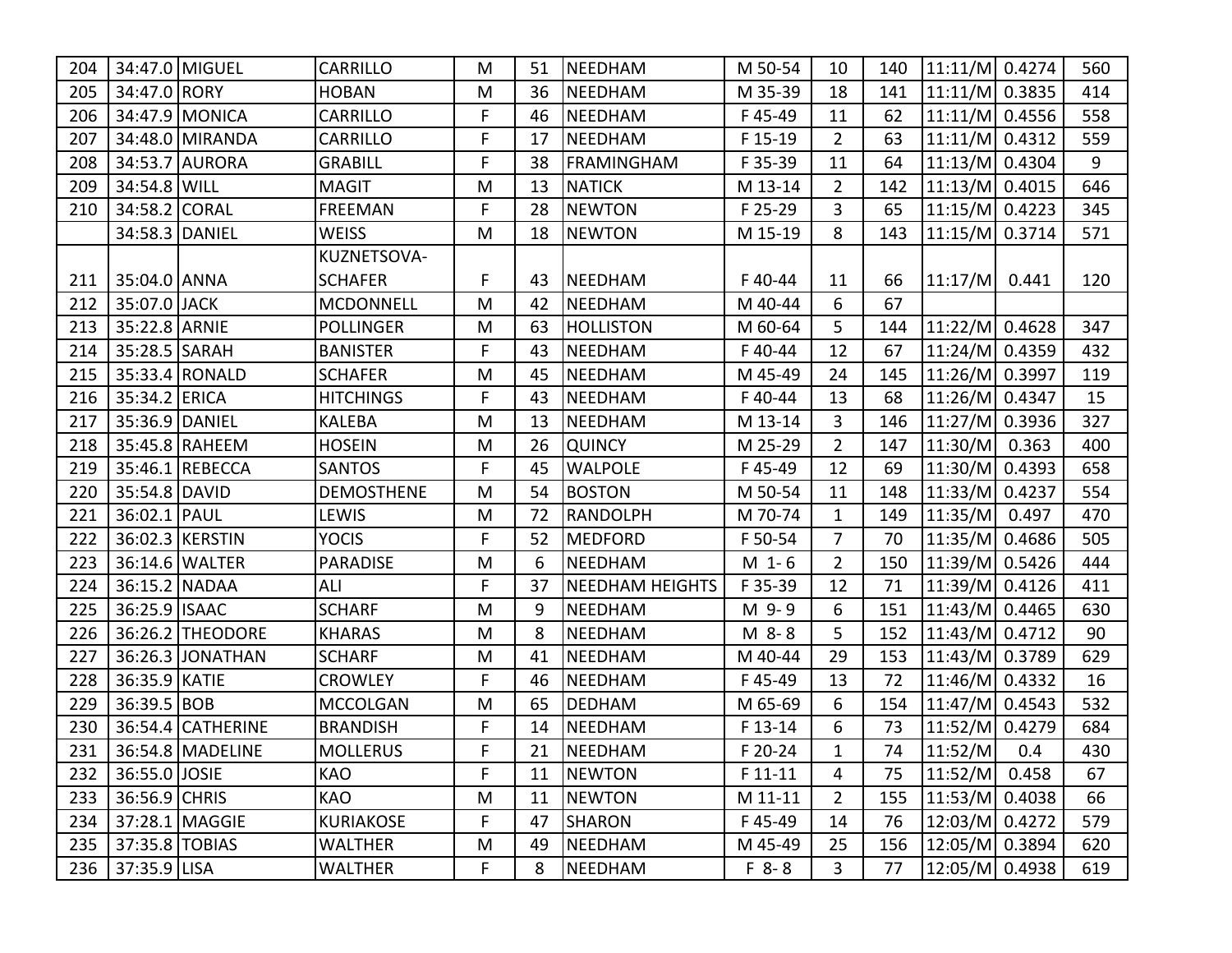| 237 | 37:39.0 LILA      |                   | <b>GILBRETH</b>       | F  | 8  | NEEDHAM                | $F 8 - 8$ | 4              | 78  | 12:06/M 0.4931     |       | 409 |
|-----|-------------------|-------------------|-----------------------|----|----|------------------------|-----------|----------------|-----|--------------------|-------|-----|
| 238 |                   | 37:40.5 VANESSA   | <b>GILBRETH</b>       | F  | 41 | <b>NEEDHAM</b>         | F40-44    | 14             | 79  | 12:07/M            | 0.405 | 84  |
| 239 |                   | 38:15.4 YASODHARA | PARUCHURU             | F  | 46 | <b>NEEDHAM</b>         | F45-49    | 15             | 80  | 12:18/M 0.4144     |       | 57  |
| 240 |                   | 38:52.3 KRISTIN   | <b>COX</b>            | F  | 40 | <b>NEEDHAM</b>         | F40-44    | 15             | 81  | 12:30/M 0.3903     |       | 429 |
| 241 |                   | 39:06.6 VIVIENNE  | <b>CALZADA</b>        | F  | 8  | <b>NEEDHAM</b>         | $F 8 - 8$ | 5              | 82  | 12:34/M 0.4747     |       | 152 |
| 242 | 39:07.3 JULIA     |                   | <b>VAN KEMPEN</b>     | F  | 13 | <b>NEEDHAM</b>         | F 13-14   | 7              | 83  | 12:35/M 0.4119     |       | 607 |
| 243 |                   | 39:07.5 THEODORE  | <b>CALZADA</b>        | M  | 11 | <b>NEEDHAM</b>         | M 11-11   | 3              | 157 | 12:35/M 0.3813     |       | 153 |
| 244 | 39:07.9 AVA       |                   | <b>SLAWSBY</b>        | F  | 13 | <b>NEEDHAM</b>         | F 13-14   | 8              | 84  | 12:35/M 0.4118     |       | 199 |
| 245 |                   | 39:11.9 SHELLEY   | <b>CHEUNG</b>         | F  | 37 | <b>NEEDHAM</b>         | F 35-39   | 13             | 85  | 12:36/M 0.3816     |       | 421 |
| 246 |                   | 39:12.1 KAITLIN   | <b>MURPHY</b>         | F  | 35 | <b>NEEDHAM</b>         | F 35-39   | 14             | 86  | 12:36/M 0.3791     |       | 58  |
| 247 | 39:12.3           | <b>JOSEPH</b>     | <b>MURPHY</b>         | M  | 5  | <b>NEEDHAM</b>         | $M_1 - 6$ | 3              | 158 | 12:36/M 0.5463     |       | 59  |
| 248 | 39:24.2 STELLA    |                   | <b>HERMESCH</b>       | F  | 13 | <b>ROSLINDALE</b>      | F 13-14   | 9              | 87  | 12:40/M 0.4089     |       | 19  |
| 249 | 39:26.0 CLARA     |                   | <b>TASHIE</b>         | F  | 10 | <b>NEEDHAM</b>         | F 10-10   | 3              | 88  | 12:41/M 0.4409     |       | 450 |
| 250 | 39:29.1 ENRICA    |                   | <b>LIESE</b>          | F  | 20 | <b>NEEDHAM</b>         | F 20-24   | $\overline{2}$ | 89  | 12:42/M            | 0.374 | 503 |
| 251 | 39:29.9 EMILY     |                   | <b>ARCHIBALD</b>      | F  | 42 | <b>NEEDHAM</b>         | F40-44    | 16             | 90  | 12:42/M 0.3888     |       | 445 |
| 252 | 39:32.2 ANIA      |                   | <b>SAROSIEK</b>       | F  | 12 | <b>CHESTNUT HILL</b>   | F 12-12   | $\overline{2}$ | 91  | 12:43/M 0.4169     |       | 481 |
| 253 |                   | 39:32.9 SHAYNA    | <b>SAROSIEK</b>       | F  | 41 | <b>CHESTNUT HILL</b>   | F40-44    | 17             | 92  | 12:43/M 0.3858     |       | 482 |
| 254 | 39:38.3 SUSAN     |                   | <b>ERICSON (GFRC)</b> | F  | 53 | ASHLAND                | F 50-54   | 8              | 93  | 12:45/M 0.4309     |       | 189 |
| 255 | 39:55.0 LOU       |                   | <b>FALCONE</b>        | M  | 54 | ROSLINDALE             | M 50-54   | 12             | 159 | 12:50/M 0.3812     |       | 654 |
| 256 |                   | 39:55.0 KATHERINE | <b>MCKENNEY</b>       | F  | 43 | <b>NEEDHAM</b>         | F40-44    | 18             | 94  | 12:50/M 0.3874     |       | 404 |
| 257 | 40:05.0 ABBY      |                   | <b>ORR</b>            | F  | 13 | NEEDHAM                | F 13-14   | 10             | 95  | 12:53/M            | 0.402 | 348 |
| 258 |                   | 40:08.8 NICHOLAS  | SONG                  | M  | 11 | <b>WELLESLEY</b>       | M 11-11   | 4              | 160 | 12:54/M 0.3716     |       | 188 |
| 259 |                   | 40:13.1 AUDREY    | <b>TOLLE</b>          | F  | 13 | <b>NEEDHAM HEIGHTS</b> | F 13-14   | 11             | 96  | 12:56/M 0.4007     |       | 521 |
| 260 | 40:13.5 SARAH     |                   | <b>TOLLE</b>          | F  | 11 | <b>NEEDHAM HEIGHTS</b> | $F11-11$  | 5              | 97  | 12:56/M 0.4203     |       | 522 |
| 261 | 40:18.0 NICOLA    |                   | <b>DONOHUE</b>        | F  | 47 | <b>NEEDHAM</b>         | F45-49    | 16             | 98  | 12:57/M 0.3972     |       | 499 |
| 262 | 40:18.7 JUDE      |                   | <b>KALEBA</b>         | M  | 13 | NEEDHAM                | M 13-14   | 4              | 161 | 12:57/M 0.3477     |       | 330 |
| 263 | 40:22.9 DAN       |                   | <b>FITZPATRICK</b>    | M  | 66 | <b>PLYMOUTH</b>        | M 65-69   | $\overline{7}$ | 162 | 12:59/M            | 0.416 | 578 |
| 264 | 40:30.1 EMMY      |                   | <b>YANG</b>           | F  | 12 | <b>NEEDHAM</b>         | F 12-12   | 3              | 99  | 13:01/M            | 0.407 | 403 |
| 265 | 40:30.6 ERIN      |                   | <b>GOODWIN</b>        | F  | 38 | <b>NEEDHAM</b>         | F 35-39   | 15             | 100 | 13:01/M 0.3708     |       | 131 |
|     | 266 40:31.1 ELLIS |                   | <b>PRIVERT</b>        | M  | 10 | DEDHAM                 | M 10-10   | $\overline{4}$ | 163 | $ 13:02/M $ 0.3832 |       | 364 |
| 267 | 40:32.3 KATE      |                   | <b>PRIVERT</b>        | F. | 42 | DEDHAM                 | F40-44    | 19             | 101 | 13:02/M  0.3788    |       | 363 |
| 268 |                   | 40:32.7 JOSEPHINE | <b>CALZADA</b>        | F  | 14 | NEEDHAM                | F 13-14   | 12             | 102 | 13:02/M 0.3895     |       | 154 |
| 269 | 40:33.7 ANNA      |                   | LAWSON                | F  | 15 | CHESTNUT HILL          | F 15-19   | 3              | 103 | 13:02/M  0.3824    |       | 626 |
| 270 | 40:33.9 NICOLE    |                   | <b>SMITH</b>          | F  | 47 | <b>BROOKLINE</b>       | F45-49    | 17             | 104 | 13:02/M 0.3946     |       | 350 |
| 271 | 40:37.4 DANEN     |                   | <b>CUNOOSAMY</b>      | M  | 55 | NEEDHAM                | M 55-59   | 16             | 164 | 13:04/M 0.3775     |       | 665 |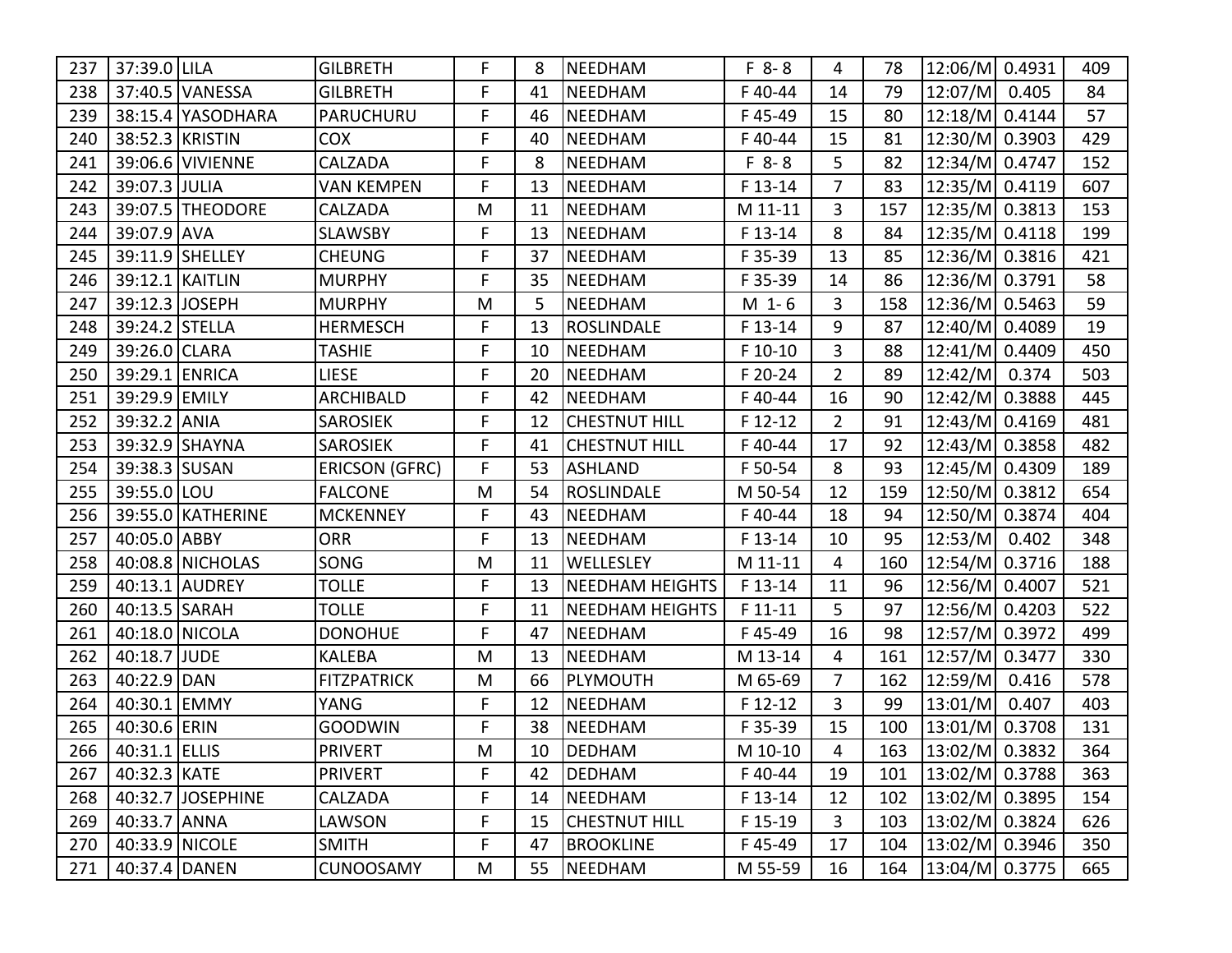| 272 |                | 40:37.6 SAMANTHA    | <b>MONAGHAN</b>       | F. | 14             | NEEDHAM          | F 13-14   | 13             | 105 | 13:04/M  0.3887        |     | 592 |
|-----|----------------|---------------------|-----------------------|----|----------------|------------------|-----------|----------------|-----|------------------------|-----|-----|
| 273 | 40:39.5 NISHA  |                     | <b>KURIAN</b>         | F  | 41             | NEEDHAM          | F40-44    | 20             | 106 | 13:04/M 0.3753         |     | 664 |
| 274 | 40:42.3 NANCY  |                     | LANGE-VAIDYA          | F  | 48             | NEEDHAM          | F45-49    | 18             | 107 | 13:05/M 0.3973         |     | 95  |
| 275 | 40:43.1 ANJALI |                     | <b>VAIDYA</b>         | F  | 9              | NEEDHAM          | $F$ 9-9   | $\overline{2}$ | 108 | 13:06/M 0.4405         |     | 93  |
| 276 | 40:56.2 HYUN   |                     | SONG                  | F  | 46             | WELLESLEY        | F45-49    | 19             | 109 | 13:10/M 0.3873         |     | 185 |
| 277 |                | 41:00.9 CLAUDIO     | <b>SIERRA</b>         | M  | 65             | DEDHAM           | M 65-69   | 8              | 165 | 13:11/M 0.406          |     | 608 |
| 278 | 41:01.1 SUE    |                     | <b>RICHARD</b>        | F. | 51             | NORWOOD          | F 50-54   | 9              | 110 | 13:11/M 0.4072         |     | 586 |
| 279 | 41:02.5 JULIE  |                     | <b>DESCHENES</b>      | F  | 63             | <b>QUINCY</b>    | F 60-64   | 3              | 111 | 13:12/M 0.4688         |     | 585 |
| 280 |                | 41:07.4 JENNIFER    | <b>TOSTI-KHARAS</b>   | F  | 44             | NEEDHAM          | F40-44    | 21             | 112 | 13:13/M 0.3789         |     | 92  |
| 281 | 41:12.8 QUINN  |                     | <b>FARYNIARZ</b>      | F  | 12             | NEEDHAM          | F 12-12   | 4              | 113 | 13:15/M                | 0.4 | 693 |
| 282 | 41:33.2 TESS   |                     | <b>FARYNIARZ</b>      | F  | 9              | <b>NEEDHAM</b>   | $F$ 9-9   | 3              | 114 | 13:22/M 0.4317         |     | 695 |
| 283 | 41:33.8 DIANA  |                     | <b>FARYNIARZ</b>      | F  | 47             | NEEDHAM          | F45-49    | 20             | 115 | 13:22/M 0.3851         |     | 694 |
| 284 |                | 41:45.5 MAUREEN     | <b>HENZEL</b>         | F  | 56             | MENDON           | F 55-59   | 6              | 116 | 13:25/M 0.4233         |     | 456 |
| 285 | 42:12.2 BETSY  |                     | <b>HAYES</b>          | F  | 56             | <b>DOVER</b>     | F 55-59   | 6              | 117 | 13:34/M 0.4188         |     | 515 |
| 286 | 42:15.4 BREE   |                     | <b>SLAWSBY</b>        | F  | 10             | NEEDHAM          | F 10-10   | 4              | 118 | 13:35/M 0.4115         |     | 584 |
| 287 |                | 42:23.5 LAUREN      | <b>MAJORS</b>         | F  | 42             | NEEDHAM          | F40-44    | 22             | 119 | 13:38/M 0.3622         |     | 109 |
| 288 | 42:29.2 SHIRA  |                     | <b>ROBINSON</b>       | F  | 9              | <b>NEEDHAM</b>   | $F$ 9-9   | 4              | 120 | 13:40/M 0.4222         |     | 140 |
| 289 | 42:33.1 EMILY  |                     | <b>ROBINSON</b>       | F  | 44             | NEEDHAM          | F40-44    | 23             | 121 | 13:41/M 0.3662         |     | 139 |
| 290 |                | 42:35.3 KENDALL     | <b>MAJORS</b>         | F  | 9              | NEEDHAM          | $F$ 9-9   | 5              | 122 | 13:42/M 0.4212         |     | 111 |
| 291 |                | 43:03.9 JENNIFER    | <b>TEIG VON HOFFM</b> | F  | 55             | <b>BOSTON</b>    | F 55-59   | $\overline{7}$ | 123 | 13:51/M 0.4057         |     | 106 |
| 292 | 43:04.8 MARK   |                     | <b>RAYBURN</b>        | M  | 52             | HULL             | M 50-54   | 13             | 166 | 13:51/M 0.3477         |     | 99  |
| 293 |                | 43:05.1 ANNA CLAIRE | CATALFANO             | F  | 8              | <b>SHERBORN</b>  | $F 8 - 8$ | 6              | 124 | 13:51/M 0.4309         |     | 103 |
| 294 | 43:05.6 NIKI   |                     | <b>CATALFANO</b>      | F  | 39             | <b>SHERBORN</b>  | F 35-39   | 16             | 125 | 13:51/M 0.3502         |     | 102 |
| 295 | 43:09.1 KARA   |                     | <b>GRAY</b>           | F  | 39             | NEEDHAM          | F 35-39   | 17             | 126 | 13:52/M 0.3497         |     | 195 |
| 296 | 43:20.9 AMY    |                     | <b>WYETH</b>          | F  | 54             | <b>BOSTON</b>    | F 50-54   | 10             | 127 | 13:56/M 0.3985         |     | 453 |
| 297 |                | 43:29.9 JENNIFER    | <b>BERGMAN</b>        | F  | 44             | NEEDHAM          | F40-44    | 24             | 128 | 13:59/M 0.3582         |     | 194 |
| 298 | 43:42.9 JORGE  |                     | <b>CALZADA</b>        | M  | 46             | NEEDHAM          | M 45-49   | 26             | 167 | 14:03/M 0.3275         |     | 150 |
| 299 | 43:47.6 EMILY  |                     | SONG                  | F  | 11             | WELLESLEY        | $F 11-11$ | 6              | 129 | 14:05/M 0.3861         |     | 187 |
| 300 | 43:50.7 HOLLY  |                     | <b>GOUGH</b>          | F  | 8              | NEEDHAM          | $F 8 - 8$ | $\overline{7}$ | 130 | $14:06/M$ 0.4234       |     | 644 |
| 301 | 43:52.8 TOM    |                     | <b>TIERNEY</b>        | M  | 54             | <b>HYDE PARK</b> | M 50-54   | 14             | 168 | 14:06/M 0.3468         |     | 524 |
| 302 | 44:02.5 KIERAN |                     | <b>DRAPER</b>         | M  | 54             | NEEDHAM          | M 50-54   | 15             | 169 | $ 14:10/M $ 0.3455     |     | 643 |
| 303 |                | 44:09.9 BENJAMIN    | RYU                   | M  | 10             | WELLESLEY        | M 10-10   | 5              |     | 170   14:12/M   0.3516 |     | 676 |
| 304 | 44:20.0 MIKE   |                     | SONG                  | M  | 47             | WELLESLEY        | M 45-49   | 27             |     | 171   14:15/M   0.3253 |     | 184 |
| 305 | 44:31.8 EMILY  |                     | <b>EUSTACE</b>        | F. | 36             | NEEDHAM          | F 35-39   | 18             | 131 | 14:19/M  0.3348        |     | 490 |
| 306 |                | 44:32.5 HUNTER      | <b>EUSTACE</b>        | M  | $\overline{7}$ | NEEDHAM          | M 7-7     | 4              | 172 | 14:19/M  0.4104        |     | 319 |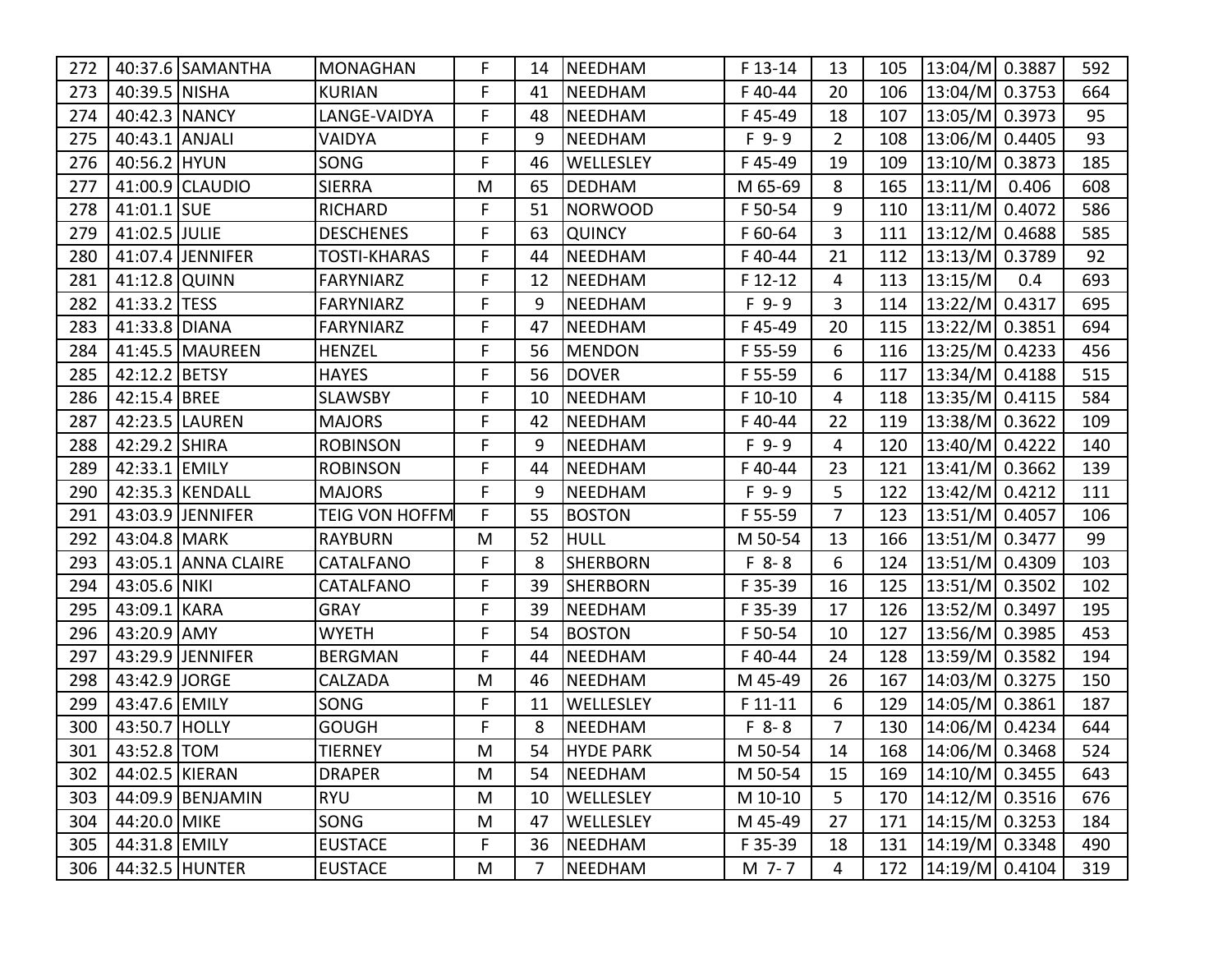| 307 | 44:33.4 CHRIS     |                    | <b>EUSTACE</b>     | M  | 45 | NEEDHAM                | M 45-49   | 28             | 173 | 14:19/M 0.3189         |             | 489 |
|-----|-------------------|--------------------|--------------------|----|----|------------------------|-----------|----------------|-----|------------------------|-------------|-----|
| 308 |                   | 44:34.6 MARTHA     | <b>SIEGEL</b>      | F  | 76 | <b>WABAN</b>           | F 75-79   | $\mathbf{1}$   | 132 | 14:20/M 0.5166         |             | 64  |
| 309 | 44:43.0 BEN       |                    | <b>MICHALMAN</b>   | M  | 13 | <b>NEWTON</b>          | M 13-14   | 5              | 174 | 14:23/M 0.3135         |             | 159 |
| 310 | 44:48.4 RYAN      |                    | <b>MICHALMAN</b>   | M  | 9  | <b>NEWTON</b>          | M 9-9     | $\overline{7}$ | 175 | $ 14:24/M $ 0.363      |             | 307 |
| 311 | 44:53.0 SCOTT     |                    | <b>MICHALMAN</b>   | M  | 48 | <b>NEWTON</b>          | M 45-49   | 29             | 176 | 14:26/M 0.3237         |             | 158 |
| 312 |                   | 44:56.7 PARKER     | <b>JONES</b>       | M  | 4  | <b>NEEDHAM</b>         | $M_1 - 6$ | 4              | 177 | 14:27/M                | 0           | 368 |
| 313 | 44:59.6 TIM       |                    | <b>JONES</b>       | M  | 44 | <b>NEEDHAM</b>         | M 40-44   | 30             | 178 | 14:28/M 0.3135         |             | 366 |
| 314 | 45:00.0 GRACE     |                    | <b>MCDONNELL</b>   | F  | 10 | <b>NEEDHAM</b>         | F 10-10   | 5              | 133 |                        |             |     |
| 315 | 45:00.0 CLARA     |                    | <b>EDVIK</b>       | F  | 19 | <b>NEEDHAM</b>         | F 15-19   | 4              | 134 |                        |             |     |
| 317 |                   | 45:07.1   TORRANCE | <b>MAJORS</b>      | F  | 11 | <b>NEEDHAM</b>         | $F11-11$  | 7              | 135 | 14:30/M 0.3747         |             | 110 |
| 318 | 45:08.0   LILLIAN |                    | PERREAULT          | F  | 12 | <b>NEEDHAM</b>         | F 12-12   | 5              | 136 | 14:31/M 0.3652         |             | 62  |
| 319 | 45:11.6 GRACE     |                    | <b>MABUNAY</b>     | F  | 7  | <b>NEEDHAM</b>         | $F$ 7-7   | 1              | 137 | 14:32/M 0.4267         |             | 438 |
| 320 |                   | 45:14.4 NICHOLAS   | <b>MABUNAY</b>     | M  | 38 | <b>NEEDHAM</b>         | M 35-39   | 19             | 179 | 14:33/M 0.2988         |             | 441 |
| 321 |                   | 45:14.5 CONNOR     | <b>MABUNAY</b>     | M  | 5  | <b>NEEDHAM</b>         | $M_1 - 6$ | 5              | 180 | 14:33/M 0.4734         |             | 439 |
| 322 | 45:31.9 CILLIAN   |                    | <b>FURLONG</b>     | M  | 7  | <b>NEEDHAM</b>         | M 7-7     | 5              | 181 | 14:38/M 0.4015         |             | 599 |
| 323 | 45:31.9 LINA      |                    | <b>FURLONG</b>     | F. | 39 | <b>NEEDHAM</b>         | F 35-39   | 19             | 136 | 14:38/M 0.3314         |             | 600 |
| 324 | 45:33.4 EILA      |                    | <b>MURRAY</b>      | F  | 11 | <b>NEEDHAM</b>         | F 11-11   | 8              | 137 | 14:39/M 0.3711         |             | 422 |
| 325 |                   | 45:46.5 HUDSON     | <b>JONES</b>       | M  | 3  | <b>NEEDHAM</b>         | $M_1 - 6$ | 6              | 182 | 14:43/M                | $\mathbf 0$ | 369 |
| 326 |                   | 45:48.8 MEGHAN     | <b>JONES</b>       | F  | 39 | <b>NEEDHAM</b>         | F 35-39   | 20             | 138 | 14:44/M 0.3294         |             | 367 |
| 327 |                   | 45:50.4 MADHURI    | <b>REDDY</b>       | F  | 49 | <b>NEEDHAM</b>         | F45-49    | 21             | 139 | 14:44/M 0.3566         |             | 423 |
| 328 | 46:04.4 ANNA      |                    | <b>AGUILERA</b>    | F  | 42 | <b>NEEDHAM</b>         | F40-44    | 25             | 140 | 14:49/M 0.3333         |             | 680 |
| 329 | 46:05.3 ELLIOT    |                    | <b>DOWNING</b>     | M  | 5  | <b>BOSTON</b>          | $M_1 - 6$ | 7              | 183 | 14:49/M 0.4647         |             | 495 |
| 330 |                   | 46:05.4 WILLIAM    | <b>SUNDBERG</b>    | M  | 11 | NEEDHAM                | M 11-11   | 5              | 184 | 14:49/M 0.3237         |             | 502 |
| 331 | 46:05.7 BELEN     |                    | <b>SCHREIER</b>    | F  | 11 | NEEDHAM                | $F11-11$  | 9              | 141 | 14:49/M 0.3668         |             | 681 |
| 332 |                   | 46:06.1 THOMAS     | <b>SUNDBERG</b>    | M  | 43 | <b>NEEDHAM</b>         | M 40-44   | 31             | 185 | 14:49/M 0.3038         |             | 500 |
| 333 |                   | 46:09.6 PRIYANK    | <b>GUPTA</b>       | M  | 42 | <b>NEEDHAM</b>         | M 40-44   | 32             | 186 | 14:50/M 0.3012         |             | 544 |
| 334 |                   | 46:09.6 ELIZABETH  | <b>CHERON</b>      | F  | 37 | <b>WELLESLEY HILLS</b> | F 35-39   | 21             | 142 | 14:50/M 0.3241         |             | 426 |
| 335 | 46:09.8 SIONA     |                    | <b>GUPTA</b>       | F  | 9  | <b>NEEDHAM</b>         | $F$ 9-9   | 6              | 143 | 14:50/M 0.3886         |             | 543 |
| 336 | 46:09.8 JACK      |                    | <b>CHERON</b>      | M  | 7  | WELLESLEY              | M 7-7     | 6              | 187 | $14:50/M$ 0.396        |             | 427 |
|     | 337 46:10.9 SASHA |                    | <b>MORALES</b>     | F  |    | 11  NEEDHAM            | $F11-11$  | 10             |     | 144   14:51/M   0.3661 |             | 636 |
| 338 | 46:29.6 KELLY     |                    | <b>CAPPITELLA</b>  | F  | 23 | DEDHAM                 | F 20-24   | 3              |     | 145   14:57/M   0.3176 |             | 164 |
| 339 | 46:30.4 THEO      |                    | <b>EMMETT</b>      | M  | 50 | <b>DEDHAM</b>          | M 50-54   | 16             | 188 | 14:57/M 0.3172         |             | 163 |
| 340 | 46:35.8 ELISSA    |                    | <b>STRAUSS</b>     | F  | 35 | NATICK                 | F 35-39   | 22             |     | 146   14:59/M   0.319  |             | 51  |
| 341 |                   | 46:39.9 CATHERINE  | <b>DAVIS</b>       | F  | 13 | NEEDHAM                | F 13-14   | 14             | 147 | 15:00/M 0.3453         |             | 577 |
| 342 |                   | 47:19.7 MARIAM     | <b>FITZPATRICK</b> | F. | 10 | WRENTHAM               | $F$ 10-10 | 5              | 148 | 15:13/M 0.3674         |             | 650 |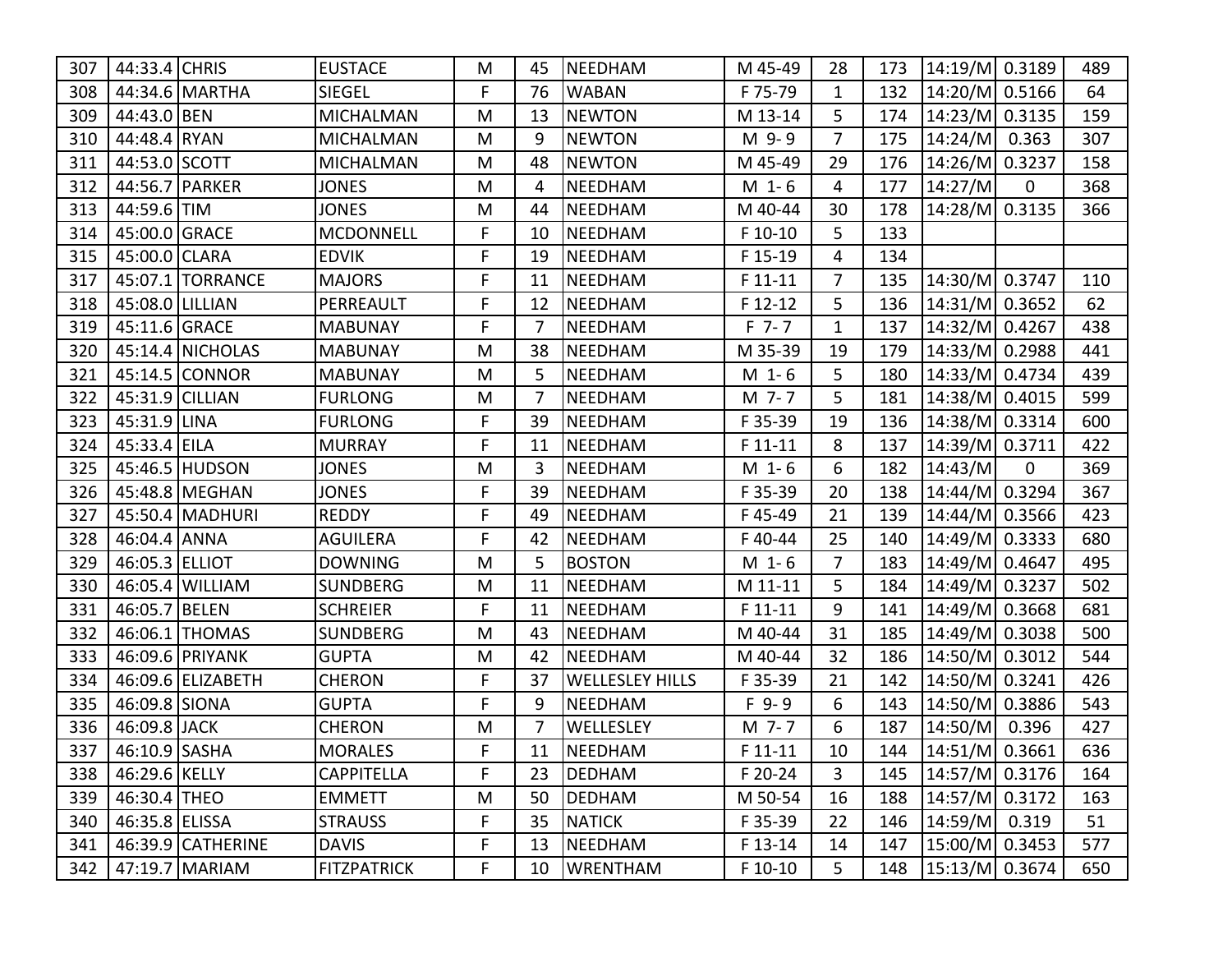| 343 | 47:23.1 FELIKS     |                     | <b>GJONI</b>       | M | 45 | <b>WRENTHAM</b>      | M 45-49   | 30             | 189 | 15:14/M 0.2999       | 673 |
|-----|--------------------|---------------------|--------------------|---|----|----------------------|-----------|----------------|-----|----------------------|-----|
| 344 | 47:54.6 MATT       |                     | <b>MAHONEY</b>     | M | 45 | <b>NEWTON</b>        | M 45-49   | 31             | 190 | 15:24/M 0.2966       | 550 |
| 345 | 47:55.3 ISAAC      |                     | <b>MAHONEY</b>     | M | 12 | <b>NEWTON</b>        | M 12-12   | $\overline{7}$ | 191 | 15:24/M 0.301        | 549 |
| 346 |                    | 48:40.7 MADDIE      | <b>BURGESS</b>     | F | 14 | <b>FRAMINGHAM</b>    | F 13-14   | 15             | 149 | 15:39/M 0.3244       | 589 |
| 347 | 48:42.6 CAROL      |                     | <b>BENDER</b>      | F | 50 | <b>ROSLINDALE</b>    | F 50-54   | 11             | 150 | 15:40/M 0.3392       | 655 |
| 348 |                    | 48:43.4 KAAREN      | <b>MANSEN</b>      | F | 56 | <b>WALPOLE</b>       | F 55-59   | 8              | 151 | 15:40/M 0.3628       | 529 |
| 349 | 48:44.5 SARAH      |                     | <b>DEERY</b>       | F | 45 | <b>BOSTON</b>        | F45-49    | 22             | 152 | 15:40/M 0.3224       | 668 |
| 350 |                    | 48:52.3 GRUMPY      | <b>GATELY</b>      | M | 74 | <b>BRIDGEWATER</b>   | M 70-74   | $\overline{2}$ | 193 | 15:43/M 0.3773       | 696 |
| 351 |                    | 48:59.6 CATHERINE   | <b>GILES</b>       | F | 43 | <b>BOSTON</b>        | F40-44    | 26             | 153 | 15:45/M 0.3156       | 492 |
| 352 | 49:00.5 BARRY      |                     | <b>SINGER</b>      | M | 78 | NEEDHAM              | M 75-79   | $\overline{2}$ | 194 | 15:45/M 0.4046       | 74  |
| 353 | 49:12.8 KAREN      |                     | <b>AHERN</b>       | F | 73 | <b>WEST ROXBURY</b>  | F 70-74   | 1              | 154 | 15:49/M 0.4476       | 132 |
| 354 |                    | 49:27.5 MELINDA     | <b>COMARY</b>      | F | 47 | <b>NEWTON</b>        | F45-49    | 23             | 155 | 15:54/M 0.3236       | 160 |
| 355 |                    | 49:30.3 LUCIANA     | <b>KHARAS</b>      | F | 11 | <b>NEEDHAM</b>       | F 11-11   | 11             | 156 | 15:55/M 0.3415       | 89  |
| 356 | 49:35.3 EMMA       |                     | PERREAULT          | F | 10 | <b>NEEDHAM</b>       | F 10-10   | 6              | 157 | 15:57/M 0.3506       | 61  |
| 357 | 49:43.4 RAFAEL     |                     | <b>MORALES</b>     | M | 13 | <b>NEEDHAM</b>       | M 13-14   | 6              | 195 | 15:59/M 0.2819       | 635 |
| 358 |                    | 50:04.1 CATHERINE   | <b>RYU</b>         | F | 8  | WELLESLEY            | $F 8 - 8$ | 8              | 158 | 16:06/M 0.3708       | 677 |
| 359 |                    | 50:20.4 AUDREY      | SONG               | F | 14 | WELLESLEY            | F 13-14   | 16             | 159 | 16:11/M 0.3137       | 186 |
| 360 |                    | 50:23.7 SOO YEUN    | LIM                | F | 42 | WELLESLEY            | F40-44    | 27             | 160 | 16:12/M 0.3047       | 678 |
| 361 | 50:38.5 JOHN       |                     | <b>BANNER</b>      | M | 67 | <b>EAST FALMOUTH</b> | M 65-69   | 9              | 196 | 16:17/M 0.3346       | 653 |
| 362 |                    | 50:41.1   PATRICIA  | <b>ESPOSITO</b>    | F | 65 | <b>REVERE</b>        | F 65-69   | $\overline{2}$ | 161 | 16:18/M 0.3895       | 452 |
| 363 |                    | 50:56.1 JOSEPHINE   | <b>HERMESCH</b>    | F | 10 | <b>ROSLINDALE</b>    | F 10-10   | $\overline{7}$ | 162 | $16:23/M$ 0.3413     | 20  |
| 364 |                    | 50:56.2 KIMBERLY    | <b>HERMESCH</b>    | F | 45 | ROSLINDALE           | F45-49    | 24             | 163 | 16:23/M 0.3085       | 18  |
| 365 |                    | 53:37.5 CONSTANTINE | <b>VON HOFFMAN</b> | M | 59 | <b>BOSTON</b>        | M 55-59   | 17             | 197 | 17:14/M 0.2953       | 690 |
| 366 | 54:00.0 ELENA      |                     | <b>SIERRA</b>      | F | 63 | <b>DEDHAM</b>        | F 60-64   | 4              | 164 | 17:22/M 0.3563       | 609 |
| 367 | 55:00.0 JAMIE      |                     | <b>CULLEN</b>      | F | 45 | <b>DEDHAM</b>        | F45-49    | 25             | 165 | 17:41/M 0.2857       | 358 |
| 368 |                    | 55:28.9 YOLANDA     | O'NEILL            | F | 28 | <b>TAUNTON</b>       | F 25-29   | 4              | 166 | 17:50/M 0.2661       | 641 |
| 369 | 55:39.4 EMMA       |                     | <b>BRAU</b>        | F | 12 | <b>NEEDHAM</b>       | F 12-12   | 6              | 167 | 17:54/M 0.2962       | 488 |
| 370 |                    | 55:41.0 BROOKE      | <b>DONOHUE</b>     | F | 12 | <b>NEEDHAM</b>       | F 12-12   | $\overline{7}$ | 168 | $ 17:54/M $ 0.296    | 41  |
| 371 |                    | 55:46.7 CAROLINE    | <b>FRIDMAR</b>     | F | 36 | <b>NEEDHAM</b>       | F 35-39   | 23             | 169 | 17:56/M 0.2672       | 359 |
|     | 372 55:50.6 ALEXIS |                     | FRIDMAR            | F | 6  | NEEDHAM              | $F_1 - 6$ | $\mathbf{1}$   |     | 170   17:57/M 0.3601 | 361 |
| 373 | 56:09.0 ARIC       |                     | <b>DUHAMEL</b>     | M | 48 | NEEDHAM              | M 45-49   | 32             | 198 | $ 18:03/M $ 0.2588   | 573 |
| 374 | 56:09.3 EVELYN     |                     | <b>DUHAMEL</b>     | F | 9  | <b>NEEDHAM</b>       | $F$ 9-9   | 7 <sup>1</sup> | 171 | 18:03/M  0.3194      | 574 |
| 375 |                    | 56:12.4 BROOKE      | <b>FRIDMAR</b>     | F | 5  | NEEDHAM              | $F_1 - 6$ | $\overline{2}$ | 172 | 18:04/M 0.3748       | 362 |
| 376 | 57:00.0 STEVE      |                     | O'NEIL             | M | 76 | PLYMOUTH             | M 75-79   | 3              | 199 | 18:20/M 0.3347       | 616 |
| 377 | 57:00.0 PAUL       |                     | ALLEN              | M | 71 | <b>DEDHAM</b>        | M 70-74   | 3              | 200 | 18:20/M 0.3102       | 496 |